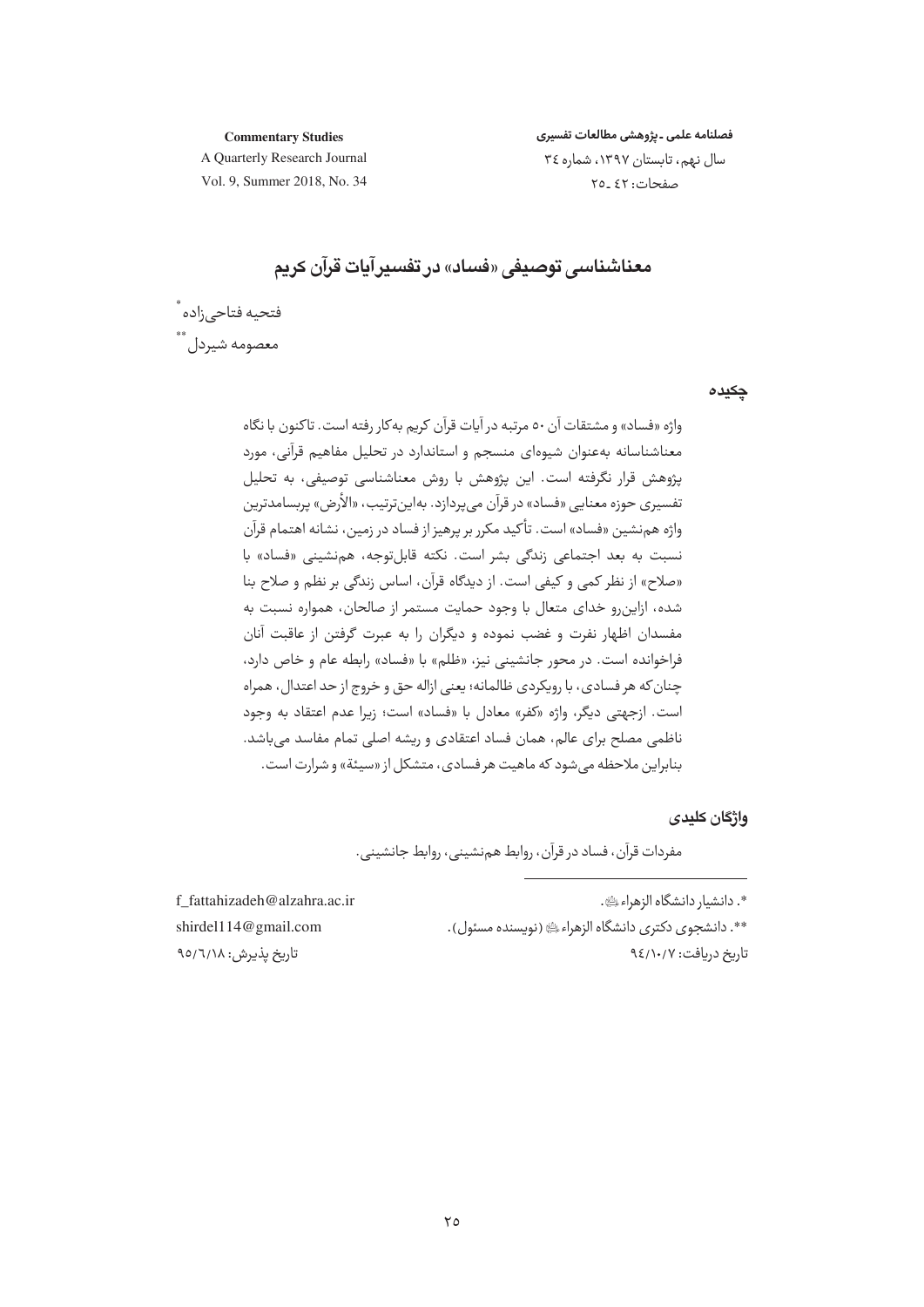### طرح مسئله

با وجود گسترش فساد؛ بهمثابه یکی از نگرانی های اصلی هر جامعه، حوزه معنایی آن همواره در هاله|ی از ابهام قرار داشته است. علی رغم تلاش های مفسران و محققان در این زمینه (برای نمونه؛ ر.ک: محمد قاسمی، ۱۳۸۷: ۱۵۳ ـ ۱۲۵)، اختلاف نظرها در تعریف «فساد» و بازشناسی معنای آن همچنان مشهود است. از این رو ضرورت ایجاب میکند تا درخصوص معنای «فساد» از دیدگاه قرآن، پژوهشی تحلیلی ـ توصیفی صورت گیرد. برای رسیدن به نتایج مستدل، لازم است از دانش «معناشناسی»` استفاده شود؛ زیرا علم «معناشناسی قرآن» بر اساس اصول و صوابطی مدون به تحلیل حوزه معنایی واژگان قرآن می پردازد و ارتباط آن را با سایر مفاهیم قرآنی، در قالب یک شبکه منسجم مورد بررسی قرار می دهد. قطعا حاصل این فرآیند منظم، کشف جهان بینی قرآنی نسبت به مفاهیم کلیدی آن است. (ایزوتسو، ۱۳۸۸: ٤) از عمده ترین فواید این روش، جامع نگری و قابلیت راستی آزمایی است. به این جهت مورد استقبال بسیاری از محققان معاصر در حوزه مطالعات قرآنی قرار گرفته است. نخستین بار در این حوزه، قرآن یژوه ژاپنی؛ توشی هیکو ایزوتسو در دو اثر معروفش؛ *خدا و انسان در قرآن* و *مفاهیم دینی ۔اخلاقی در قرآن،* واژگان کلیدی قرآن را بر اساس این روش تحلیل نمود.

معناشناسی، علم نوظهوری است که بهواسطه تنوع موجود در مکاتب تشکیل دهندهاش، قابلیت متناسب سازی با مطالعات مختلف را دارد. (مطیع، ۱۳۹۱: ۷۹) معناشناسی کار کشف سازوکارهای معنا را با مطالعه|ی علمی بر عهده دارد. (صفوی، ۱۳۸۷: ۳۱) در یک دسته بندی کلی، معناشناسی به دو روپکرد درزمانی و همزمانی تقسیم می شود. در معناشناسی همزمانی، بدون توجه به عامل زمان، فقط مطالعه بر تفاوت ها و تمایزهای میان معانی در یک مقطع زمانی انجام می شود. (ایزوتسو، ۱۳۸۸: ۳۹) روش تحقیق در پژوهش حاضر، معناشناسی همزمانی با رویکرد توصیفی است که از آن به «معناشناسی بر اساس بافت زباني» نيز ياد مي شود. مقصود از «معناشناسي توصيفي قرآن»، فهم مراد الهي و شناخت هاله معنایی یک واژه از طریق توجه به بافت آن است. این شناخت از رهگذر شناسایی حوزه معنایی آن لفظ؛ یعنی جانشین ها و هم نشین های آن حاصل می شود. (ر.ک: نکونام، ۱۳۹۰: ۳٤٤ ـ ۳٤٣)

این پژوهش درصدد پاسخ به این سؤال است که معنای «فساد» در قرآن بر اساس روش «معناشناسی توصیفی» چیست؟ برای این منظور، ارتباط معنایی میان واژگانی که با «فساد» در یک حوزه معنایی قرار دارند، مورد توصیف و تحلیل قرار میگیرد، یعنی بر اساس روابط هم نشینی،

1. Semantics.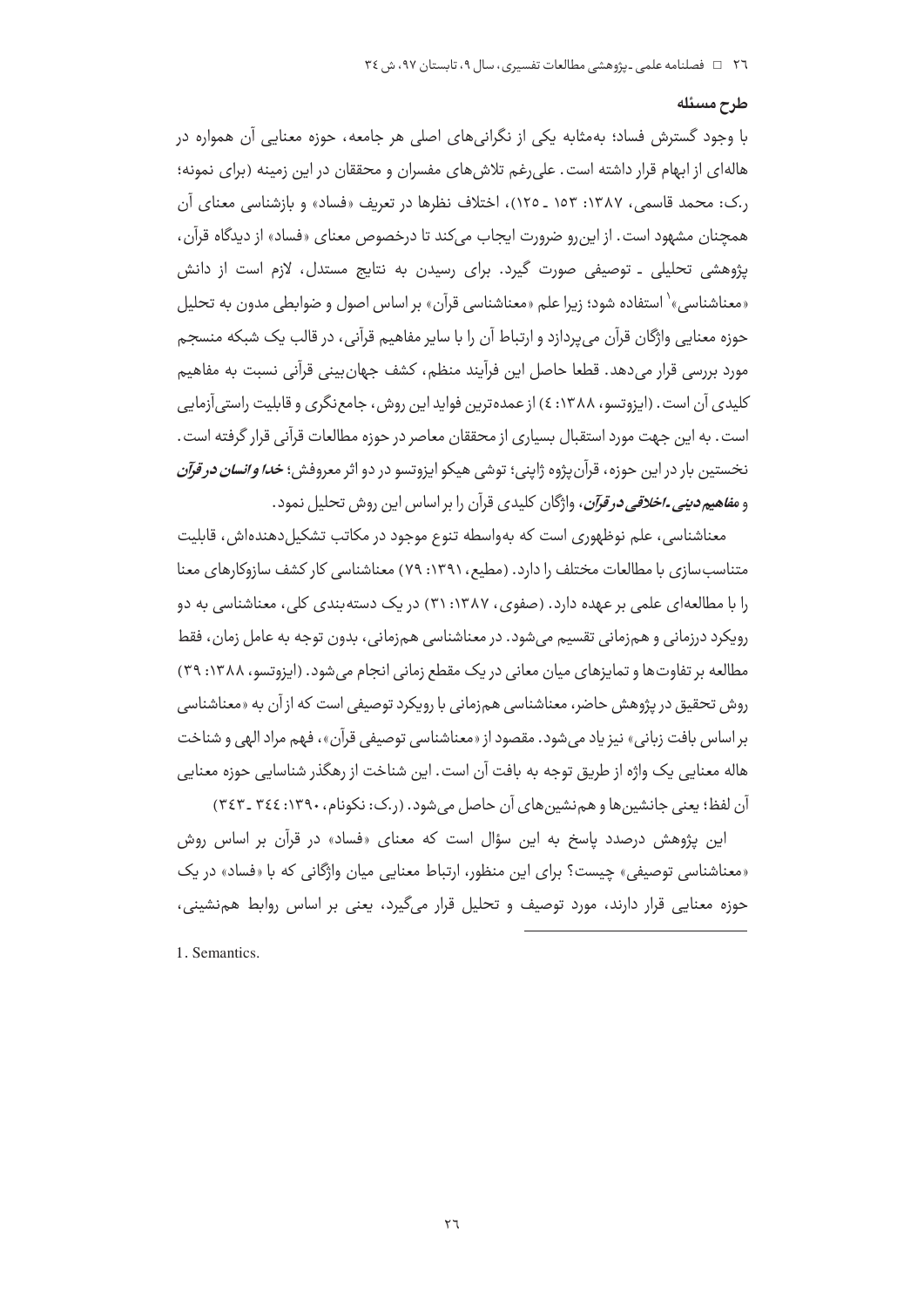جانشینی و بینامتنی به توصیف گزارههای قرآنی مشتمل بر ماده «فساد» پرداخته می شود تا از رهگذر آن، بتوان به نگرش قرآن در مورد معنای «فساد» دست یافت.

## مغھومشناسے فساد

واژه «فَساد» در لغت از ریشه «فَسَدَ» و بهمعنای تباهی است. (قرشی، ۱۳٦۷: ٥ / ١٧٤) بهتعبیر دقیق تر، هرگونه خارج شدن اشياء از حد اعتدال را فساد گويند. (راغب اصفهاني، ١٤١٢: ٦٣٦) اين ايجاد اختلال ممکن است در وجود خارجی یا اعمال و امور انسانی یا احکام و قوانین الهی باشد (مصطفوی، ١٤١٦: ٩ / ١ ۸۵) که منجر به بطلان، تغییر و نابودی آن گردد. (حسینی زبیدی، ۱٤١٤: ٥ / ١٦٤) پس«فساد» نقطه مقابل «صلاح» (فراهیدی، ۱٤٠٩: ۷ / ۲۳۱) و إفساد نیز مخالف إصلاح و به معنای ایجاد خلل و نابسامانی در نظم و اعتدال اشیاء است. (جوادی آملی، ۱۳۹۰: ۲ / ۲۷۱)

## کار درد ماده فساد در قرآن

نخستین گام در تحلیل معنایی «فساد» در قرآن، سرشماری ماده «ف س د» در آیات قرآن است. این ریشه با تمام مشتقاتش، ٥٠ بار در ذیل ٤٧ آیه آمده است. (برای ملاحظه آیات مزبور؛ ر.ک: عبدالباقي، ١٣٦٤: ٥١٩ ـ ٥١٨) در اين ميان خود واژه «فساد» با اعراب مختلف آن، ١١ بار (ر.ک: بقره / ٢٠٥؛ مائده / ٣٣ ـ ٣٢ و ٦٤؛ انفال / ٧٣؛ هود / ١١٦؛ قصص / ٧٧ و ٨٣؛ روم / ٤١؛ غافر / ٢٦؛ فحر / ١٢) و ساختار فعلی آن به صورت ثلاثی مجرد، ۳ بار (ر.ک: بقره / ۲۵۱؛ انبیاء / ۲۲؛ مؤمنون / ۷۱) ذکر شده است. بقيه موارد آن، از نوع ثلاثي مزيد و باب افعال است كه شامل ١٥ مورد ساخت فعلي (ر.ک: بقره / ١١، ٢٧، ٣٠، ٢٠٥؛ اعراف / ٥٦، ٨٥، ١٢٧؛ يوسف / ٧٣؛ رعد / ٢٥؛ نحل / ٨٨؛ اسراء / ٤؛ شعراء / ١٥٢؛ نمل / ٣٤، ٤٨؛ محمد / ٢٢) و ٢١ مورد تركيب اسم فاعل بهصورت «مُفسِد»، «مُفسِدُون» و «مُفسِدِين» است. (ر.ک: بقره / ۱۲، ۲۰، ۲۲۰؛ آلِ عمران / ٦٣؛ مائده / ٦٤؛ اعراف / ٧٤، ٨٦، ٢٠٣، ١٢٧، ١٤٢؛ يونس / ٤٠ و٩١؛ هود / ٨٥؛ كهف / ٩٤؛ شعراء / ١٨٣؛ نمل / ١٤؛ قصص / ٤، ٧٧؛ عنكبوت / ٣٠، ٣٦؛ ص / ٢٨) به شکل کلی می توان «فساد» را در کاربرد قرآنی به دو نوع اصلی تقسیم نمود:

### یک. فساد طبی*عی*

به آن نوع از فسادی که دست بشر در ایجاد آن دخالت ندارد، فساد طبیعی گویند. جهان هستی همواره در حال کون و فساد است. این دگرگونی و حیات و ممات در عالم وجود، امری طبیعی است. (طباطبایی، ۱۶۱۷: ۲ / ۹۷) بر اساس قانون تزاحم و تنازع در بقا، هر موجودی با گردش زمان از حیث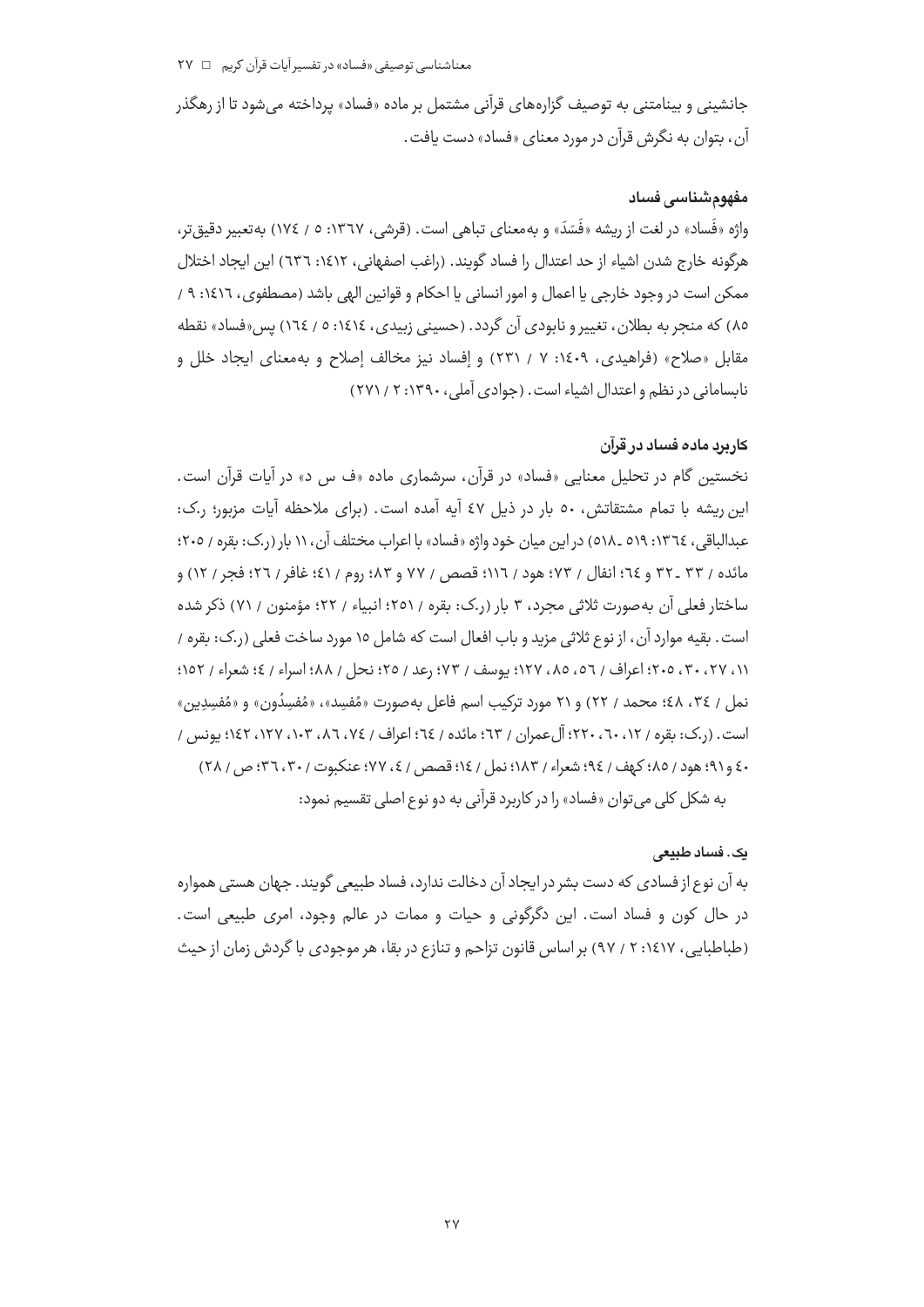تكوين، محكوم به فنا و فساد است. (سهرابي، ١٣٩٢: ٩٧) كاربرد اين نوع از فساد در قرآن محدود است، چنان كه از ميان تمام موارد استعمال اين واژه در قرآن، تنها دو آيه در اين رابطه آمده است؛ «وَلَو اتَّبَعَ الْحَقُّ أَهْوَاءَهُمْ لَفَسَدَتِ السَّمَاوَاتُ وَالْأَرْضُ» (مؤمنون / ٧١) و «لَوْ كَانَ فيهمَا آلِهَةٌ إِلَّا اللَّهُ لَفَسَدَتَا» . (انبیاء / ٢٢) در اینجا فساد بهمعنای برهم خوردن نظام حاکم بر طبیعت است. این نوع از فساد که چندان ضرری به حال دیگران ندارد، مورد توجه در این پژوهش نیست.

### ده. فساد بشری

مقصود از فساد بشری آن فسادی است که به دست بشر پدید میآید و بر اساس آن ارزش های دین یا جامعه پايمال و نابود مي شود و وضعيت جامعه از حالت مطلوب به نامطلوب تغيير مي پايد. اين نوع فساد در آموزههای اسلامی، مذموم شمرده می شود؛ زیرا آنچه سبب بازماندن انسان از سعادت ابدی می شود، همین فساد است. (عالمی، ١٣٨٦: ١١٩) یکی از اهداف بعثت انبیاء، دفع این نوع فساد بوده است. تمام موارد کاربرد این واژه در قرآن، ناظر به همین نوع است که موردنظر این پژوهش نیز می باشد.

## همنشینهای فساد در قرآن

برای اینکه واژگان موجود در یک متن حامل پیام برای مخاطبان باشند، بایستی طبق روال خاصی بر یک محور افقی کنار هم قرار گیرند. این محور را محور هم نشینی گویند و رابطه واحدهای آن با یکدیگر را رابطه هم نشینی نامند. (خوانین;اده، ۱۳۹۰: ۳۰) درواقع روابط هم نشینی، یکی از نشانههای زبانی است که به ترکیب کلمات در جمله یا کلام مربوط می شود و به واژههای پیرامون کلمه موردنظر، کلمات هم نشین گفته می شود (امینی، ۱۳۹۲: ۲۲) که در ترکیبات اسنادی، وصفی، اضافی و حرفی با واژه موردنظر بهکار می رود. (نکونام، ۱۳۹۰: ۳۵۳) واژگان قرآن کریم نیز مستقل از یکدیگر بهکار نرفته، بلکه در درون یک دستگاه ارتباطی منسجم قرار گرفته که بهمثابه مأخذ معنایی برای آنها است .

گام دوم در تحلیل معنایی فساد در قرآن، معرفی پربسامدترین و مهمترین همنشینهای این واژه در قرآن و سپس بررسی میزان تأثیر آنها در شناسایی جانشینها و تبیین حوزه معناشناختی فساد در جهان بینی قرآنی است. کلماتی که با فساد در هم نشینی نحوی قرار میگیرند، بر حسب میزان کاربرد به ترتيب عبارت است از: «الأرض»، «صَلاح»، «لا يحب» و «عاقبة».

## يک. «الأرض»؛ يربسامدترين واژه همنشين «فساد»

با بررسی مجموعه آیات مربوط به فساد، ملاحظه می شود که در بیش از نیمی از موارد استعمال آن در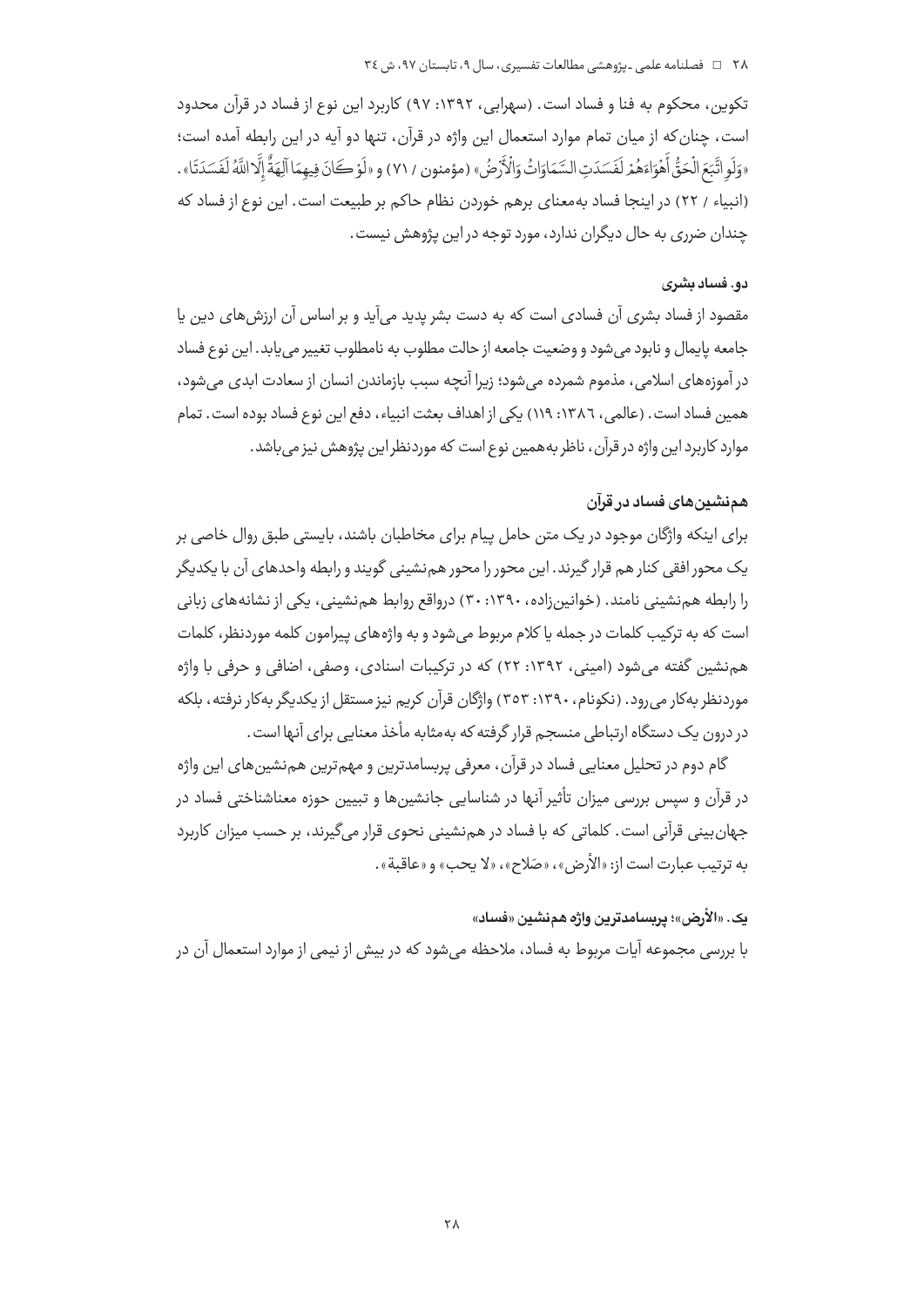قرآن، ماده «فساد» با كلمه «الأرض» هم نشين شده است. ناگفته نماند كه كلمه «الأرض» بيش از ٤٠٠ بار و قيد «في الأرض» ١٧٤ بار در قرآن و بهترتيب، اغلب در ارتباط با مفاهيمي از قبيل جعل، فساد، سیر، صرب، تمکین و بغی ذکر شده است. در این میان حدود ۳۰ مرتبه هم نشین ماده «فساد» است. در بيشتر موارد فوق، «في الأرض» بهعنوان قيدي براي فعل يا شبه فعلي از ماده «فساد» بهكار رفته است.

منظور از «الأرض» در این آیات، مکان و محدوده زندگی انسان ها است. خواه هر نقطهای از نظام کیهانی که خونش در آنجا محترم است. (جوادی آملی، ۱۳۹۰: ۲۲ / ۳۷۸) گاهی «فساد» مستقیم به «الأرض» نسبت داده مي شود، نظير آيه «وَلَوْلَا دَفْعُ اللَّهِ النَّاسَ بَعْضَهُمْ بِبَعْضٍ لَفَسَدَتِ الْأَرْضُ وَلَكِنَّ اللَّهَ ذُو فَضْلِ عَلَى الْعَالَمِينَ». (بقره / ٢٥١) در اينجا منظور از فساد زمين، فساد سكنه زمين؛ يعني فساد اجتماع انسانی است . به طور قطع به دنبال فساد اجتماع، خود کره زمین هم فاسد می شود . (طباطبایی ، ۱۶۱۷: ۲ / ۲۹۳) خدای متعال در بابان آبه به قانون لطف اشاره می کند. بر این اساس، خدا مانع فراگیری فساد در روی زمین می شود. هنگامی که جهان بهواسطه طغیان ستمگران، در معرض فساد و تباهی عمومی قرار گیرد، خدا با برانگیختن جمعی از بندگان صالح خویش، جلوی این تباهی را می گیرد. با توجه به شباهت آيه فوق با آيه (حج / ٤٠)، مقصود از فساد در اينجا، ويراني و نابودي عبادتگاهها و مظاهر پرستش خدای یکتا است.

در برخي از آيات، قيد «في الأرض» بيان كننده مكان عمل است؛ «وَإِذْ قَالَ رَبُّكَ لِلْمَلَائِكَةِ إِنِّ جَاعِلٌ في الْأَرْضِ خَلِيفَةً قَالُوا أَتَجْعَلُ فِيهَا مَنْ يُفْسِدُ فِيهَا». (بقره / ٣٠) دراينجا به قرينه «فيها»، «الأرض» بيانگر مكان .<br>خلیفه؛ یعنی بیانگر ظرفیت است اما در بسیاری از آیاتی که «فی الأرض» هم نشین افساد شده است، ظهور در فراگیری فساد دارد که منظور از آن، نوعی اختلال قابل اعتنای اجتماعی است. گاهی تباهی فردی و گاهی در حد کلان است. به نظر می <sub>(</sub>سد که در بسیاری از آیات قرآن کریم «افساد فی الأرض» به *مع*نای فساد در حد کلان نظیر به آشوب کشیدن یک شهر یا کشور است. (مدرسی یزدی، ۱۳۸۷: ۷) یعنی قید «فی الارض»، كنايه از گستردگي عمل فاسد و گوياي برياكردن فساد در منطقه يا ناحيهاي از زمين است .

بنابراین مراد از «افساد فی الأرض»، هر عملی است که مسیر عادی و سلامت اجتماع را برهم;ده و در نتیجه بسیاری از مواهب و نعمتهای یک اجتماع سالم مثل آزادی، عدالت و آرامش عمومی را تباه سازد. (ابطحی کاشانی، ۱۳٦۳: ۳٥) در تأیید این دیدگاه، می توان به آیاتی از قرآن اشاره کرد که در آن، حتى اتهام «افساد في الأرض» از سوى مفسدان نسبت به مصلحان راستين زده شده است؛ «وَقَالَ فِرْعَوْنُ ذَرُونِي أَقْتُلْ مُوسَى وَلْيَدْعُ رَبَّهُ إِنِّي أَخَافُ أَنْ يُبَدِّلَ دِينَكُمْ أَوْ أَنْ يُظْهِرَ في الْأَرْضِ الْفَسَادَ» . (غافر / ٢٦) زيرا عمل آن مصلحان در آنجا، عموما موجب اختلال در نظم عمومی جامعه بوده است. در قرائت فرعونی، دین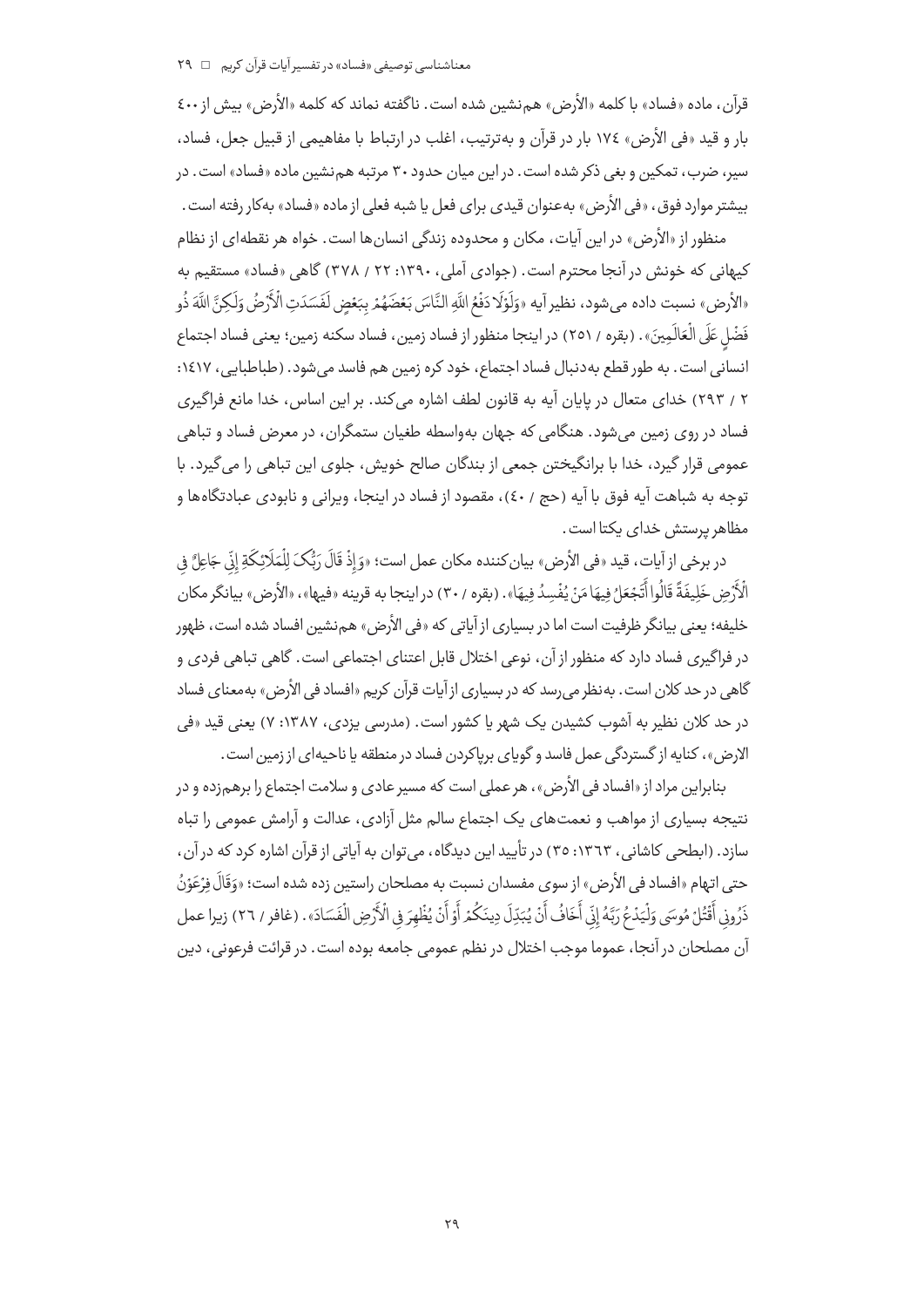به معنای تسلیم در برابر طاغوت است. طاغوتیان همواره بقای خود را در حفظ وضع موجود می دانند و با هر حرکت اصلاحی مخالفت کرده و در برابر آنان، خود را مصلح و حامی دین مردم معرفی می کنند. (قرائتی، ۱۳۸۳: ۱۰ / ۲٤۲) فرعون نیز بهمثابه مظهر تام فساد در عالم، بهخاطر ترس از تغییر دین و سیس بروز ناآرامی در قلمرو حکومتش، حضرت موسیﷺ را عامل ظهور فساد در آن سرزمین معرفی نمود و درصدد قتل او برآمد. اشراف قومش نیز که موقعیت خویش را در خطر می دیدند، در این توطئه با فرعون موافقت كردند. (اعراف / ١٢٧)

## ١. هم نشين هاي «فساد» و «الأرض» در قرآن

گفتنی است در استعمال قرآنی، دو مفهوم همنشین «فساد» و «الأرض» بهطور همزمان با برخی عبارتهای دیگر هم نشین شدهاند که توجه به آنها در تبیین مفهوم «فساد» اثرگذار است. این هم نشین های مشترک از نظر میزان کاربرد به ترتیب شامل «لا تَعثَوا» و «سعی» است.

## هم نشيني فعل «لا تعثوا» با «إفساد في الأرض»

اين فعل در اصل از ريشه «عُثُو» يا «عِثِي» آمده و به معناي شدت و كثرت در افساد است. (حسيني زبيدي، ١٤١٤: ١٩ / ٦٥٦) معناي اوليه آن، تداوم در خروج از حد اعتدال است. (مصطفوي، ١٤١٦: ٨ / ٣٣) گفتنی است که «تعثوا» اغلب به معنای تولید فساد است و بیشتر در مورد مفاسد اخلاقی به کار می دود. (مکارم شیرازی، ١٣٧٤: ١٦/ ٢٧٠)

لازم به ذكر است كه ماده «عرثى» در قرآن، تنها ٥ مرتبه با ساختار فعل نهى «لا تَعثَوا» در هم نشيني با مفاهيم «فساد» و «الأرض» بهكار رفته است: «لَا تَعْثَوْا في الْأَرْضِ مُفْسِدِينَ». (بقره / ٦٠؛ اعراف / ٧٤؛ هود / ٨٥؛ شعراء / ١٨٣؛ عنكبوت / ٣٦) مشابهت معنايي كلمه «لا تعثوا» با «مفسدين»، موجب بروز اختلاف نظر مفسران در نوع ارتباط میان این دو مفهوم شده است. نظر غالب نحویان بر این است که «مُفْسِدِینَ» حال مؤکد برای «لا تَعْثَوُا» است. (ر.ک: ابن عاشور، بی تا: ۱ / ٥٠٣) زیرا «عثی» گاهی در غیر معنای فساد، مانند معنای مقابله با ظالم استفاده می شود که در این صورت، ممکن است تأويل آن صلاح باشد. (بيضاوى، ١٤١٨: ١ / ٨٣) از اين,رو در اينجا قرآن بر فساد همهجانبه عمل مفسدان تصريح مي كند؛ يعني كلمه «لاتعثوا» به ظاهر عمل آنان و كلمه «مفسدين» به حقيقت آن اشاره می کند. (طبرسی، ۱۳۷۲: ۱/ ۲۵۱)

در آيات فوق نيز، مقصود از «مفسدين»، همان فاسدترين مفسدان عالم؛ يعني قوم بني|سرائيل، ثمود و اهل مدين است. حضرت موسى ﷺ هنگام گرفتاري قوم بني|سرائيل در بيابان، پس از معجزه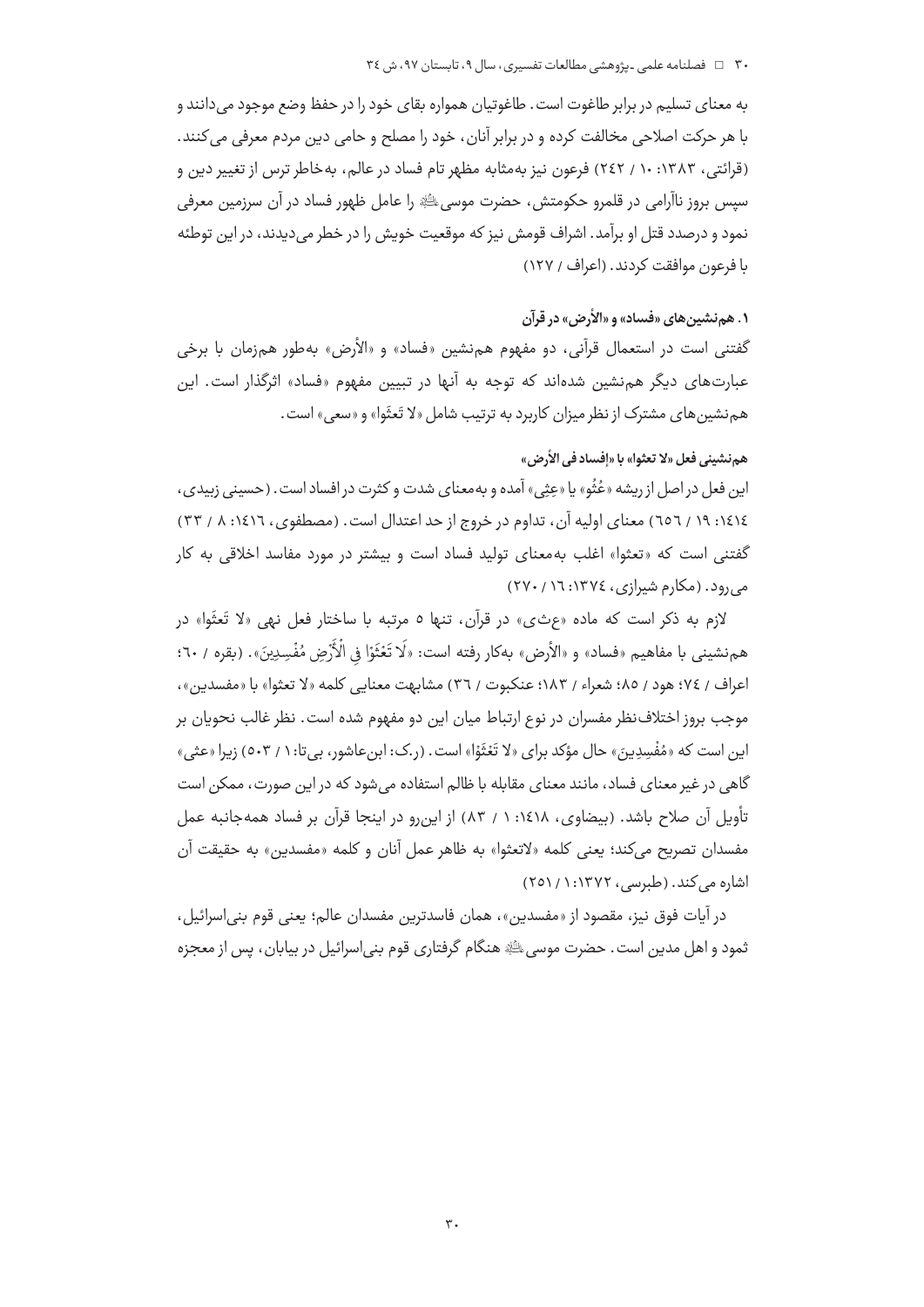فوران چشمهها، آنان را از تعدی و نشر فساد برحذر داشت. (بقره / ٦٠) همچنین قوم ثمود با وجود بهرهمندي از نعمتهاي فراوان الهي، كفران نعمت در پيش گرفتند. حضرت صالحﷺ نيز آنان را از ايجاد فساد نهى فرمود. (اعراف / ٧٤) قوم حضرت شعيبﷺ بهعنوان مصداق بارزى از مفسدان اقتصادی در قرآن، با وجود مال و مکنت، به انواع مفاسد اقتصادی مبتلا بودند. آن حضرت پس از دعوت آنان به توحید و معاد (عنکبوت / ٣٦)، اقدام به اصلاح امور اقتصادی آنان نمود و سفارش های مکرری در خصوص عدالت در معاملات و پرهیز از کمفروشی بیان فرمود. (هود / ٨٥ ـ ٨٤؛ شعراء / ١٨٣ ـ ١٨١) به طور قطع عدم تعادل در نظام اقتصادی، موجب اخلال در نظام اجتماعی می شود، از این رو قرآن اخلالگران در نظام اقتصادی را «مفسد فی الارض» خوانده و پیوسته یکی از مهمترین مأموریتهای انبياء را مبارزه با آنان برشمرده است.

## ٢. هم نشيني «سعي» يا «افساد في الأرض»

«سعی» در اصل به معنای تصرف در هر عملی است. (ابن منظور، ١٤١٤: ١٤ / ٣٨٥؛ فیومی، ١٤١٤: ٢ / ٢٧٧) خواه براي صلاح يا فساد باشد. (طريحي، ١٣٧٥: ١ / ٢١٨) اما نزد اهل لغت، «سعي» اغلب در معنای تند راه رفتن و همچنین به طور استعاره، در کوشش برای هر کاری (راغب اصفهانی، ۱۶۱۲: ٤١٢) و بیشتر در امور بسندیده استعمال می شود. (حسینی زبیدی، ١٤١٤: ١٩/ ١٢٤)

واژه «سعی» و مشتقات آن ۳۰ بار در قرآن کریم بهکار رفته که در ۳ مورد نیز با دو ماده «فساد» و «الأرض» هم:نشين شده است. ازجمله اين موارد، آيه «إنَّمَا جَزَاءُ الَّذِينَ يُحَارِبُونَ اللَّهَ وَرَسُولَهُ وَيَسْعَوْنَ في الْأَرْضِ فَسَادًا أَنْ يُقَتَّلُوا أَوْ يُصَلَّبُوا» (مائده / ٣٣) است كه به سبب بيان حكم مجازات «محارب با خدا و رسول» ذيل آن، بسيار مورد توجه فقها و محققان قرار گرفته است. در تحليل نوع ارتباط ميان دو اصطلاح «مفسدان في الأرض» و «محاربان با خدا و رسول» در آيه فوق، همواره ميان علما اختلاف نظر بوده است، چنان که برخی آن دو را مترادف با یکدیگر و برخی مباین با هم می دانند. (برای اطلاع از این نظرها؛ ر.ک: سهرابی، ۱۳۹۲: ۱۰۵ - ۱۰۲؛ عالمی، ۱۳۸۶: ۱۲۲ - ۱۱۹؛ مرعشی، ۱۳۷۰: ۵۲ ـ ٤٦) اما باید گفت که محاربه با خدا، معنای وسیعی دارد و در اینجا، در خصوص مواردی است که رسول نیز در آن دخالت دارد. نظیر خدشهدار ساختن امنیت عمومی که در سایه ولایت رسول شکل گرفته است. (ر.ک: طباطبایی، ۱٤١٧: ٥ / ٣٢٦) در این صورت، رابطه میان این دو اصطلاح، از نوع عموم و خصوص است (مدرسی یزدی، ۱۳۸۷: ۱۹) همچنین با توجه به اینکه تنها یک بار در قرآن، مفاهیم «فساد» و «محاربه» ذیل یک سیاق در کنار هم آمده است، نمی توان این دو را مترادف یکدیگر دانست،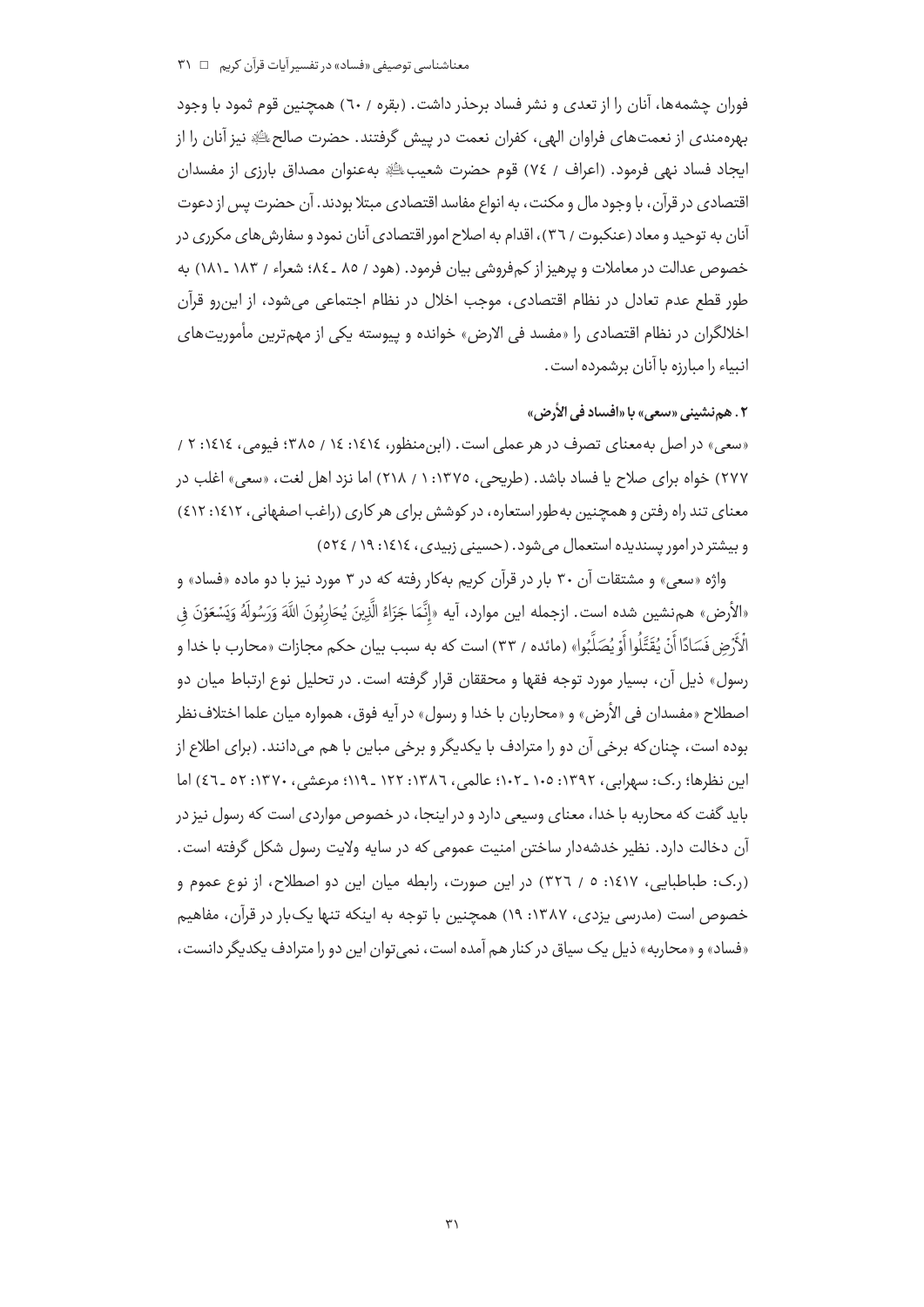بلكه «محاربه با اهل حق»، نوع خاصي از «افساد في الأرض» و فقط بر يكي از مصاديق اختلال در امنیت عمومی همراه با ایجاد رعب در میان مردم اطلاق میشود، چنان *ک*ه «افساد فی الأرض» نیز خود بر معنای اخص و مرتبه عمیق تری از «افساد» و بر نوعی اختلال فراگیر اجتماعی دلالت دارد.

## دو. «صلاح»؛ زوج متضاد و همنشین «فساد»

«صَلاح» در لغت از باب «صَلَحَ، يصلُحُ» (طريحي، ١٣٧٥: ٢ / ٣٨٧)، مخالف فساد (ابن فارس، ١٤٠٤: ۳ / ۳۰۳) و به معنای شایسته و خوب شدن است. (قرشی، ۱۳٦۷: ٤ / ۱٤۲) به هر آنچه که از عیب و فساد سالم بماند، صالح گفته می شود. (مصطفوی، ۱٤١٦: ٦ / ٢٦٥) اما بیشتر، این وصف در افعال و اعمال بهكار مي رود. (راغب اصفهاني، ١٤١٢: ٤٨٩) از اين رو مقصود از عمل صالح، آن كار شايستهاي است که مطابق عدل و انصاف و مورد رضای خدا باشد. (قرشی، ۱۳٦۷: ٤ / ١٤٣) «إصلاح» نيز مصدر باب افعال، نقطه مقابل «إفساد» و به معناي رفع نابساماني ها و ايجاد نظم و اعتدال است.

«صَلاح» با تمام مشتقاتش ۱۸۰ مرتبه در قرآن بهکار رفته است. لازم به ذکر است که قرآن این واژه را در حوزههای گوناگونی ازجمله اصلاح فردی، یا میان دو شخص، یا در محیط خانواده یا در محیط جامعه بهكار برده است. (قاسمي، ١٣٨٧: ١٢٨) «صلاح» اغلب با مفاهيم متضادي مثل كفر، سيئة و بیش از ۱۰ بار نیز با مفهوم «فساد» همنشین شده است. در ۹ مورد، این دو مفهوم به شکل مستقیم در رابطه هم نشینی ذیل یک آیه قرار می گیرند (ر.ک: بقره / ۱۱ و ۲۲۰؛ اعراف / ۸۵، ۵٦، ۱٤۲؛ یونس / ۸۱؛ شعراء / ١٥٢؛ نمل / ٤٨؛ ص / ٢٨) و در ساير موارد نيز، در ضمن يک بافت مشترک؛ يعني در قالب مجموعه ای از آیات هم مضمون استعمال می شود. (ر.ک: اسراء / ۹ ـ٤؛ رعد / ۲۹ ـ ۲۵؛ هود / ۸۸ ـ ۸۵ و ۱۱۷ ـ ۱۱٦) اصلاح و افساد یکی از زوجهای متضاد قرآن ـ نظیر توحید و شرک ـ است که دو به دو در برابر یکدیگر قرار گرفته و به کمک یکدیگر بهتر شناخته میشود و گاهی باید یکی از آنها، نفی و دیگری محقق شود. (ر.ک: مطهری، بی تا: ٦) زیرا هرگز آن دو در عمل، با هم جمع نمی شوند، چنان که در قرآن، ٢ بار با اثبات افساد براي مفسدان و نفي اصلاح طلبي آنان، بر امتناع جمع ميان اين دو مقوله تصريح شده است؛ «يُفْسِدُونَ في الْأَرْضِ وَلَا يُصْلِحُونَ». (شعراء / ١٥٢؛ نمل / ٤٨) در نتيجه خداي متعال هرگز با مؤمنان صالح و بدکاران فسادانگیز معامله یکسانی نمی کند (ص ، ۲۸) زیرا امکان ندارد کسی در عین مُفسد بودن، مُصلح هم باشد، چنان که خدای سبحان در قرآن کریم با رد ادعای مصلح بودن منافقان، بر جهالت و مفسد بودن آنان تأكيد دارد. (بقره / ١٢ ـ ١١) همواره خدا بنابر مصلحت خويش نسبت به اصلاح امور برادران دینی، بهخصوص اقشار ضعیف و محرومان جامعه فرمان می دهد.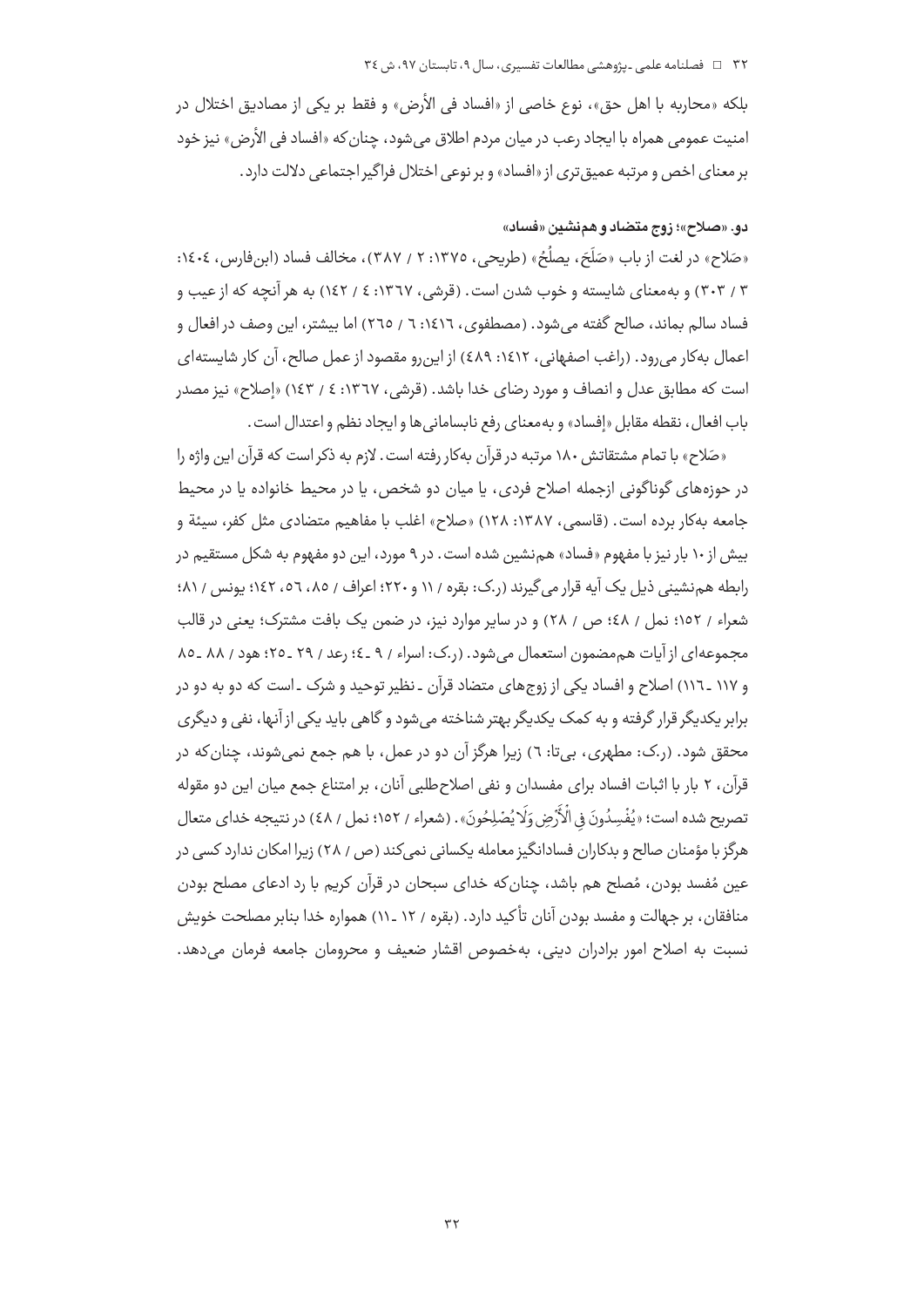(بقره / ٢٢٠) اما هرگز عمل مفسدان را اصلاح نمی کند و امورشان را سامان نمی دهد. (پونس / ٨١) در کاربرد قرآنی، همواره اصل بر اصلاح امور و پرهیز از فسادانگیزی در میان مردم است و اغلب آیاتی که در آن، «افساد» با «اصلاح» هم:نشین شده، ناظر به امور اجتماعی است از اینرو پیوسته انبیای الهی كه مصلحان حقيقي بشريت بودند، داعيه اصلاح امور مردم را داشتند، چنان كه حضرت شعيبﷺ در برخورد با قوم فاسدش، تنها خواستهاش را اصلاح آنان می داند. (هود / ۸۸) بر اساس همین روحیه اصلاح طلبي بود كه آن حضرت مكررا قومش را از ايجاد فساد در زمين نهي مي كند؛ «وَلَا تُفْسِدُوا فِي الْأَرْضِ بَعْدَ إِصْلَاحِهَا». (اعراف / ٨٥) بي گمان ظهور هر يک از انبياي الهي، يک اصلاح بزرگ اجتماعي را در پی دارد و انحراف از آیین و دستورات آنان، مهمترین عامل فساد و تباهی در جامعه است، چنان که حضرت موسی ﷺ حتی در زمان عدم حضور در میان بنی|سرائیل، دغدغه اصلاح قومش را داشت و به برادرش هارونﷺ که بهعنوان جانشین خود در میان آنها گماشته بود، نسبت به اصلاح امور آنان و عدم پیروی از سیره مفسدان سفارش نمود. (اعراف / ١٤٢)

#### سه.«فساد» و عدم محبوبيت نزد خدا

«حُبّ» در اصل به معنای میل شدید، مودّت و دوستی (مصطفوی، ١٤١٦: ٢ / ١٥٢)؛ یعنی نقطه مقابل بغض است. (ابن منظور، ١٤١٤: ١ / ٢٨٩) إحباب به معناي محبوب قرار دادن كسي نزد خود و داشتن علاقه و میل قلبی به او است. (مصطفوی، ۱۶۱۲: ۲ / ۱۵۳) از این رو محبت بنده نسبت به خدا، بهمنظور حصول تقرب و منزلت نزد او است، اما محبت خدای تعالی به بندگان، به قصد بخشايش، اكرام و توجه به آنها است. (راغب اصفهانی، ١٤١٢: ٢١٥) پس منظور از عدم محبوبيت نزد خدا، قطع آن الطاف و محروم ماندن از رحمت های الهی است . (مصطفوی، ١٤١٦: ٢ / ١٥٣)

از ماده «ح ب ب» با تمام مشتقاتش، ٩٥ مرتبه در قرآن استفاده شده است. ٢٣ بار آن در قالب «لَايحِبُّ» منسوب به خدا است. مصاديق اين عدم محبوبيت شامل انواع رذايل نظير كفر، ظلم، تعدی، اسراف و فساد (۳ مورد) می شود. نکته قابل توجه این است که ذیل این ۳ آیه، ٦ بار ماده فساد ذکر شده است؛ یعنی خدای متعال در هر آیه، ابتدا بر کراهت و ممنوع بودن افساد بر زمین تصریح نموده و سیس با اعلام تنفر از آن، بر نفی آن تأکید کرده است. این انزجار گاهی متعلق به خود فعل «فساد» شده است: «وَإِذَا تَوَلَّى سَعَى فِي الْأَرْضِ لِيُفْسِدَ فِيهَا وَيُهْلِكَ الْحَرْثَ وَالنَّسْلَ وَاللَّهُ لَا يُحِبُّ الْفَسَادَ». (بقره / ٢٠٥) بي شک، عنوان «عدم محبت فساد» به معناي ملازمت آن با سخط و غضب الهي است؛ زيرا هر افساد و اهلاک حرث و نسلي طغيان در برابر فرمان عدل محور خدا است و هر طغياني مايه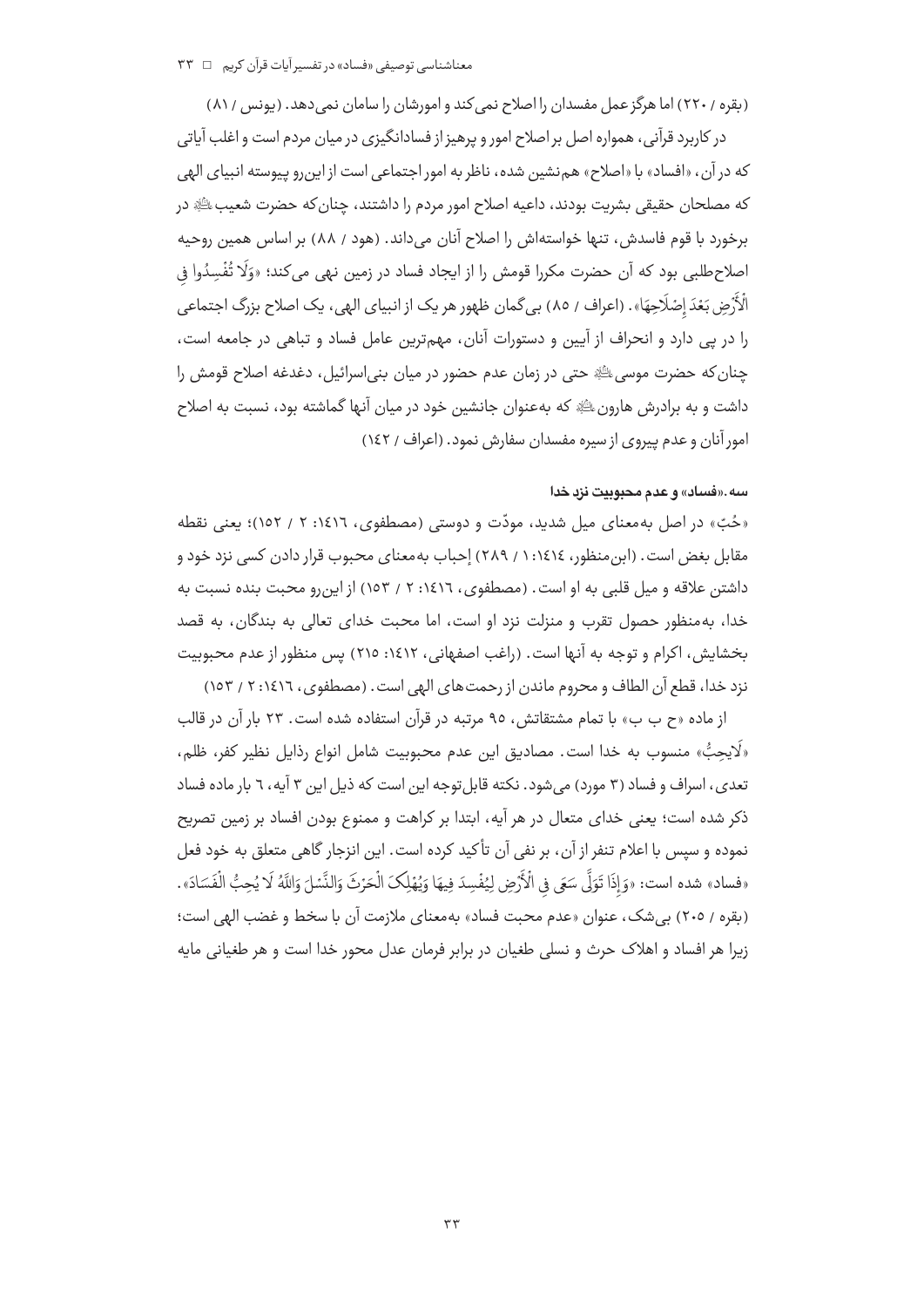غضب الهی است. (جوادیآملی، ۱۳۹۰: ۱۰ / ۲۲٦) در دو مورد نیز این نفرت الهی ناظر به افراد و سران مفسدان است، چنان که یک جا منش سران بنی|سرائیل به تصویر کشیده می شود که با عداوت نسبت به خدا و رسول، به دنبال ایجاد فساد در زمین هستند و به همین علت، مورد نفرت الهی قرار میگیرند: «وَقَالَتِ الْيَهُودُ يَدُ اللَّهِ مَغْلُولَةً غُلَّتْ أَيْدِيهِمْ وَ... يَسْعَوْنَ فِى الْأَرْضِ فَسَادًا وَاللَّهُ لَا يُحِبُّ الْمُفْسِدِينَ. (مائده / ٦٤) در آیه دیگر نیز خدا داستان قارون و ماجرای نصیحت وی توسط قومش و اظهار تنفر خویش نسبت به او را بيان نموده است: «وَابْتَغِ فِيمَا آتَاكَ اللَّهُ النَّارَ الْآخِرَةَ وَلَا تَنْسَ نَصِيبَكَ مِنَ الدُّنْيَا وَأَحْسِنْ كَمَا أَحْسَنَ اللَّهُ إِلَيْكَ وَلَا تَبْغِ الْفَسَادَ فِي الْأَرْضِ إِنَّ اللَّهَ لَا يُحِبُّ الْمُفْسِدِينَ». (قصص / ٧٧) گفتني است كه «بغي» بهمعنای طلب شدید (این فارس، ١٤٠٤: ١ / ٢٧١) یا قصد و سعی در ایجاد فساد است (این منظور، ۱٤١٤: ١٤ / ٧٨) اما در اینجا بهعلت همiنشینی با «فساد»، بهمعنای طلب شدید است. مهمiترین عامل فساد امثال قارون اين است كه بهخاطر تكبر و خدافراموشي، در رعايت حق|لناس كوتاهي نموده و زمینه را فسادانگیزی گسترده مهیا کردهاند، از این,رو از رحمت الهی محروم گشتهاند.

## چهار. فساد و عاقبت مفسدان

ریشه «ع ق ب» بر ارتفاع و سختی راه یا بر تأخیر درآمدن چیزی در پی دیگری دلالت دارد. (ابنفارس، ٤٠٤٤٤ / ٧٧) بهشرطي كه اين پيروي متصل باشد. (مصطفوي، ١٤١٦: ٨ / ١٨٥) در نتيجه عاقبت هر چیزی بهمعنای سرانجام آن است. (فراهیدی، ۱۶۰۹/: ۱ / ۱۷۹) واژه «عَاقبَة» اگر بدون اضافه باشد، مخصوص ثواب است، مثل آيه: «الْعَاقِبَةُ لِلْمُتَّقِينَ» (اعراف / ١٢٨) اما در حالت اصافه شدن، در عقوبت و مجازات هم بهکار می رود. (راغباصفهانی، ۱۶۱۲: ۵۷۵)

«ع ق ب» با تمام تركيباتش ۸۰ مرتبه و «عاقبة» نيز ۲۸ بار در قرآن آمده است. در اين ميان ۲۱ بار همراه با دعوت به نگریستن در سرانجام دیگران بهمنظور عبرت گرفتن از آنها آمده است. البته در ساختار ترکیب اضافی، بیشتر با مفاهیمی مانند: مکذبان، ظالمان، مفسدان و گذشتگان هم نشین شده است. در ۳مورد از آیات فساد، در یک سیاق مشابه، لفظ «عاقبة» به «مفسدین» اضافه شده است: «انْظُرُوا كَيْفَ كَانَ عَاقِبَةُ الْمُفْسِدِينَ» . (اعراف / ٨٦ و ١٠٣؛ نمل / ١٤) به استناد آيات قرآن، بي ترديد سرانجام کار مفسدان، دوری از رحمت خدا (اعراف / ٥٦)، خسران (بقره / ٢٧)، لعنت و نفرین خدا (رعد / ٢٥؛ محمد / ٢٣ ـ ٢٢)، رسوايي در دنيا و گرفتاري در عذاب اخروي (مائده / ٣٣) است، چنان که اغلب اقوام فاسد گذشته بر اثر تبهکاری بیش از حدشان، پس از اتمام حجت از سوی مصلحان و انبياء الهي، به عذاب استيصال الهي دچار شدند. (ر.ک: هود / ٩٤ ـ ٨٥؛ اعراف / ٧٨ ـ ٧٤ م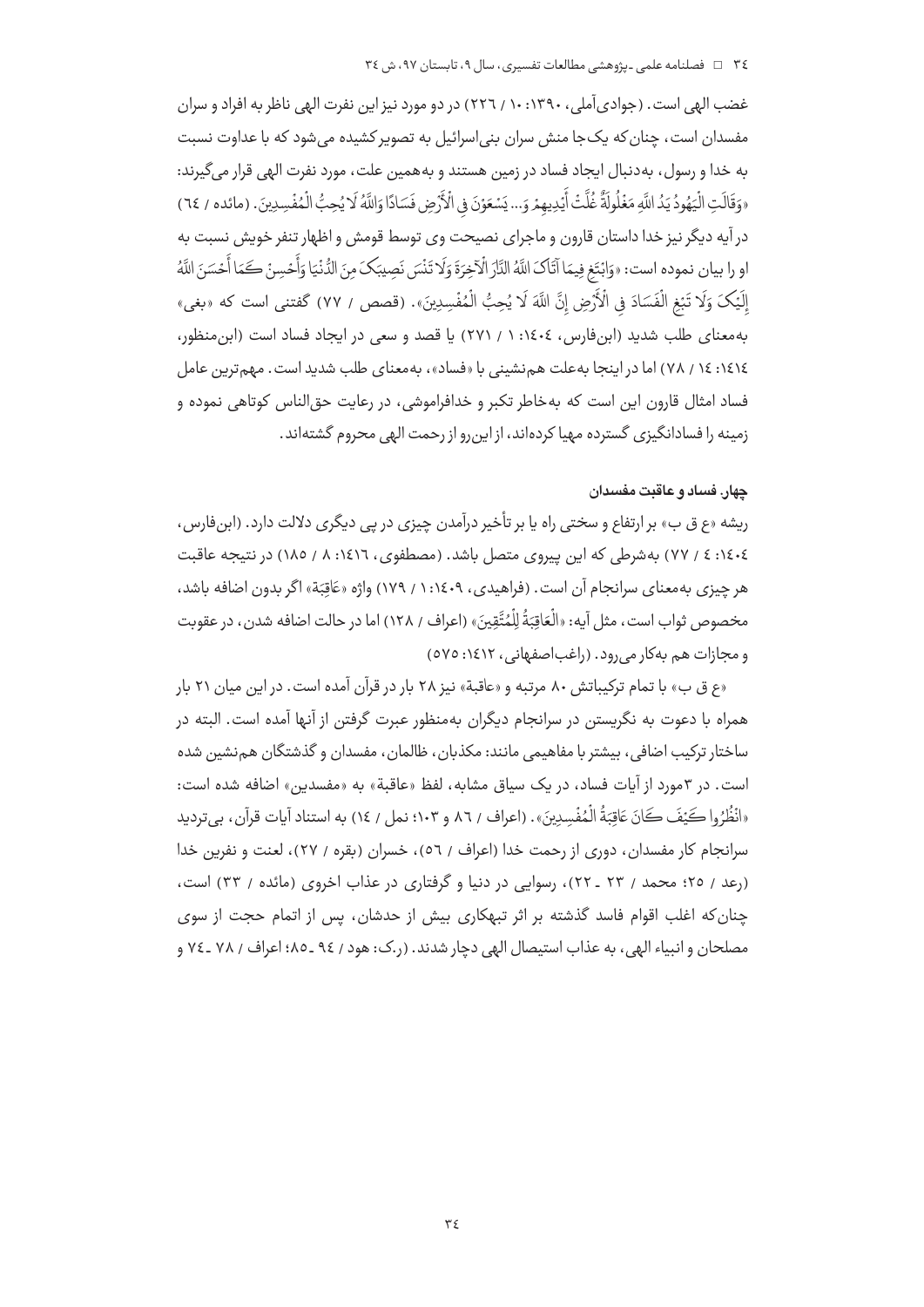٩١ ـ ٨٥؛ نحل / ٨٨؛ شعراء / ١٥٨ ـ ١٥٢ و ١٨٩ ـ ١٨٣؛ فجر / ١٣ ـ ١٢؛ نمل / ٥٢ ـ ٤٨؛ عنكبوت / ٣٧ ـ ٣٦) به طور قطع خدا از احوال مفسدان در دنیا و آخرت آگاهتر است (پونس / ٤٠) از این رو همان گونه که غرق شدن فرعون را مايه عبرت آيندگان مي داند (يونس / ٩٢)، هدفش از ترسيم سرنوشت مفسدان و دعوت به نظاره در احوال آنان نیز، همانا پندیذیری انسانها است تا از قرار گرفتن در زمره مفسدان معذب برحذر باشند.

## واژگان جانشین «فساد» در قرآن

رابطه جانشینی، رابطهای از نوع انتخاب و جایگزینی میان هرکدام از کلمات یک زنجیره کلامی با الفاظی است که قابلیت جایگزین با آن را دارد. (امینی، ۱۳۹۲: ۲۲) در این مرحله نیز واژگان با بسامد بالا در اولویت هستند، ازاین رو واژگان کم کاربرد، کنار گذاشته می شوند. در نهایت، نتیجه این مرحله كشف واژگان جانشين از بين پربسامدترين واژگان هم نشين مرتبط با معناي موردنظر است. (شفیعزاده، ۱۳۹۳: ۱۰٤) با اندکی تسامح، میتوان این واژگان را بهعنوان مترادفهای آن مفهوم درنظر گرفت. (نکونام، ۱۳۹۰: ۳٥۳) آنچه در یافتن واژههای جانشین می تواند کمک کند، توجه به دو چيز است: يكي مؤلفه هاي معنايي مشترک ميان دو واژهاي که به عنوان جانشين يکديگر انتخاب شدهاند و دیگری هیئت و ساختار ترکیبی مشایه است (ر.ک: فتاحی;اده و امینی، ۱۳۹۳: ۵۸) بعنی واژههای جانشین «فساد» باید دارای ترکیبی مشابه با آن باشند تا بتوان به وجوه اشتراک و افتراق آنـها دست يافت .

بر اساس ضوابط مزبور و باتوجه به همزنشین های «فساد» می توان جانشین هایی برای این واژه از قرآن استخراج كرد. در اين ميان، دو لفظ «لايحب» و «عاقبة» على رغم بسامد كم تر نسبت به «الأرض» و «صلاح»، به علت برخورداري از رابطه نحوي قوىتر (از نوع فعل و مفعول و تركيب اضافي) نقش مؤثرتری در فرآیند کشف جانشین برای «فساد» ایفا میکنند. از میان پربسامدترین همنشینهای «لايحب»، مي توان به «ظلم» و «كفر» و در مورد «عاقبة»، به «ظلم» و «تكذيب» اشاره كرد. در ميان هم نشین های پرکاربرد «فی الأرض» نیز تنها «بغی» در تشابه معنایی آشکاری با «فساد» قرار دارد، که بهعلت هم نشینی با «فساد» (ر.ک: قصص / ۷۷)، قابلیت جانشینی «فساد» را ندارد. همچنین از بین هم نشین های متقابل «صلاح»، مفاهیم «کفر»، «ظلم» و «سیئة» نیز می توانند جایگزین «فساد» شوند. از طرفی به علت نزدیک بودن معنای «تکذیب» با «ظلم»، جانشین های «فساد» به ترتیب اولویت عبارت است از: «ظلم»، «كفر» و «سيئة».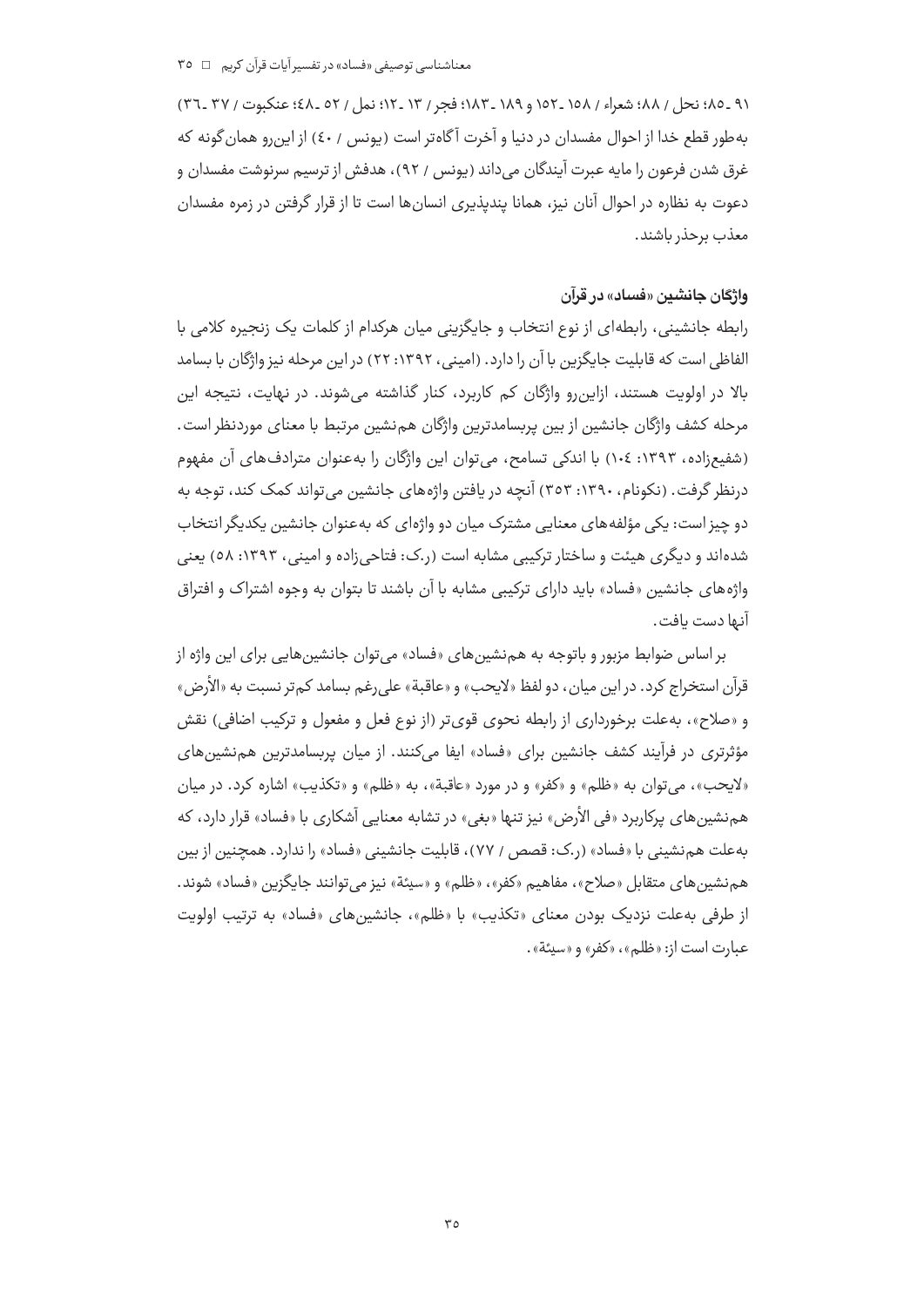### یک. «ظلم»؛ پریسامدترین معادل برای «فساد»

«ظُلم» در اصل، نقطه مقابل انصاف و به معنای کم کردن (عسکری، ۱٤٠٠: ٢٢٦) یا رعایت نکردن حق دیگران است. (ابنعباد، ١٤١٤: ١٠ / ٣٢) همچنین در نزد اهل لغت، ظلم بهمعنای قرار گرفتن چیزی در غیر مکان مخصوص خود است (راغباصفهانی، ۱٤۱۲: ۵۳۷) که با تصرف در ملک غیر (حسینی;زبیدی، ١٤١٤: ١٧ / ٤٤٧) یا تجاوز از حد (ابن منظور، ١٤١٤: ١٢ / ٣٧٣) خواه کم یا زیاد همراه باشد، از این رو به هر گناه بزرگ و کوچکی، «ظلم» و به فرد متجاوز نیز ظَالِم گفته می شود. (راغباصفهانی، ۱۶۱۲: ۵۳۷) همواره ظلم، با زایل کردن حدود و خروج از مسیر حق و اعتدال صورت می گیرد. (مصطفوی، ۱۶۱۶: ۷ / ۱۷۳)

ماده «ظ ل م» حدود ۳۰۰ بار در قرآن آمده است. این واژه بیشترین همنشینی را با پربسامدترین هم نشین های «فساد»؛ یعنی «صلاح»، «عاقبة» و «لایحب» دارد. بنابر قول مشهور، «ظلم» بر سه نوع است:

ا**لف) ظلم به خدا؛** كه شامل تكذيب آيات الهي ميشود: «وَمَنْ أَظْلَمُ مِمَّن افْتَرَى عَلَى اللَّهِ كَذِبًا». (انعام / ٢١) بنابراین خدا نیمی از مواردی را که در آن، نسبت به عبرتآموزی از عاقبت گذشتگان تشويق مي كند، به معرفي سرانجام مكذبان و ظالمان و نيز محروميت آنان از رحمت و محبت الهي اختصاص ميدهد: «ثُمَّ بَعَثْنَا مِنْ بَعْدِهِمْ مُوسَى بِآيَاتِنَا إِلَى فِرْعَوْنَ وَمَلَئِهِ فَظَلَمُوا بِهَا فَانْظُرْكَيْفَ كَانَ عَاقِبَةُ الْمُفْسِدِينَ». (اعراف / ١٠٣) در اينجا «ظلم»، متعلق به «آيات» شده و منظور از آن، تكذيب پيامبران و آیات البھی است . (قرائتی ، ۱۳۸۳: ٤ / ۱۳٥) آیات البھی علاماتی است که بر حقیقت دلالت می کند و ظلم به آنها؛ يعني ظلم به حقيقت است . يس ظلم انسان به خودش ، ابتدا از ظلم به حقيقت و كافر شدن به ۔<br>آیات الھی آغاز می شود. بر اساس آیات مربوط به سرگذشت انبیاء و اقوامشان که بهطورکلی از مفهوم فساد حکایت می کند (ر.ک: اعراف / ١٧٧ ـ٥٦)، می توان گفت که فساد آن اقوام، تکذیب آیات الهی و مخالفت با سنتهای خدا و نشانههای حقیقت بوده است؛ زیرا آنان با تکذیب پیامبرانی که خلیفةالله و نیز مصداق کامل حق الله بودند، در واقع ظلم بر خدا را روا شمردند. سپس طغیان نمودند و موجب گسترش فساد در زمین شدند. به طور حتم عاقبت این افراد هلاکت و خواری است.

ب) **ظلم به مردم**؛ مانند آيه: «فَمَنْ عَفَا وَأَصْلَحَ فَأَجَرُهُ عَلَى اللَّهِ إِنَّهُ لَا يُحِبُّ الظَّالِمِينَ» (شورى / ٤٠) كه به قرينه آيات بعدش: «إنَّمَا السَّبِيلُ عَلَى الَّذِينَ يَظْلِمُونَ النَّاسَ» (شورى / ٤٢) مراد از ظلم در اينجا، عدم رعايت حق|لناس است كه بهواسطه اصلاح نكردن امور مردم بهوجود آمده و معادل فساد اجتماعي است. البته فساد مفهوم وسیعی دارد و هرگونه نابسامانی، ویرانگری و ظلم را دربر میگیرد. (مکارم شیرازی، ١٣٧٤: ١٦ / ٢٦٩) از این رو در روایتی از امام صادق علیه آمده است که ایشان فرمود: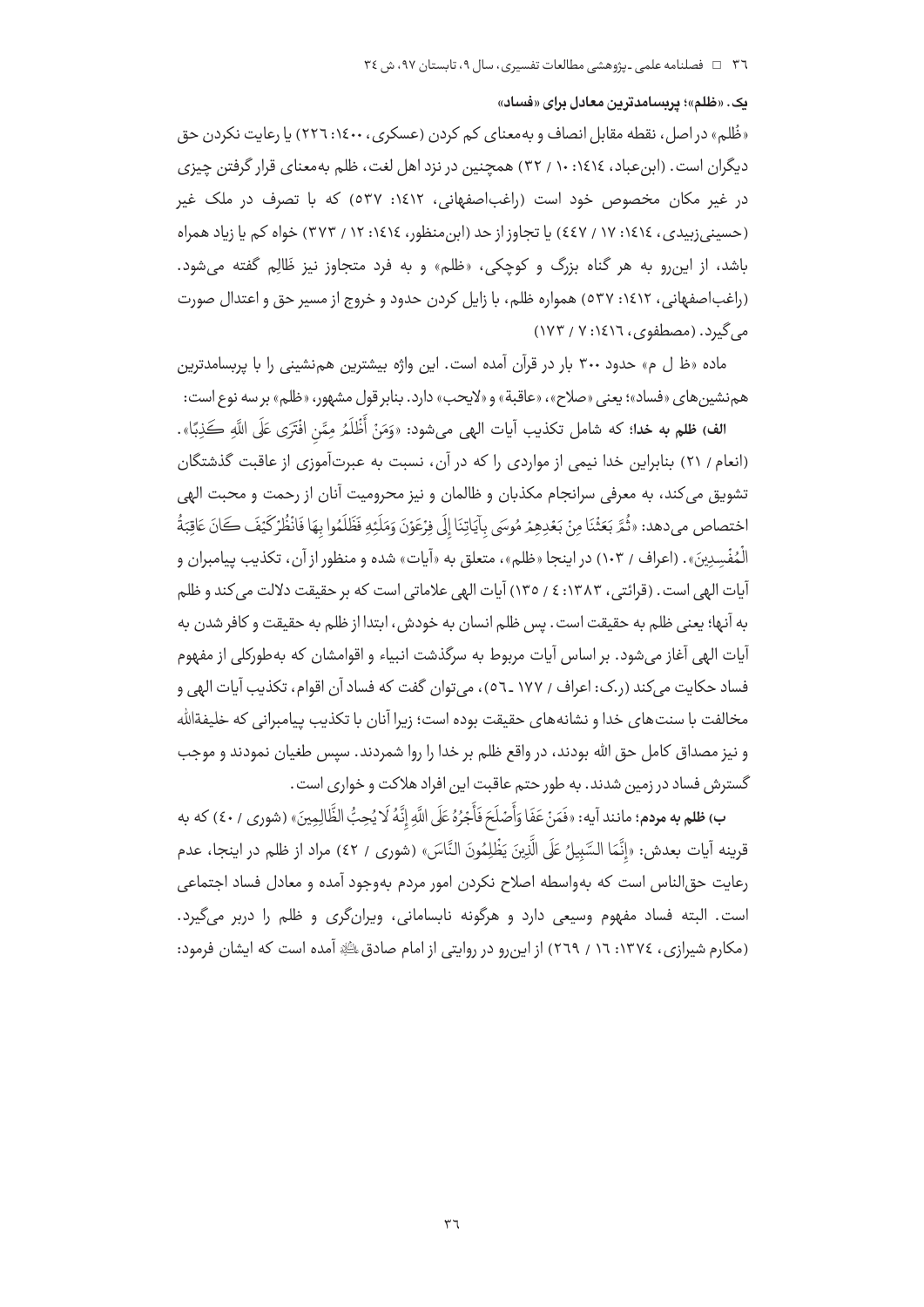معناشناسی توصیفی «فساد» در تفسیر آیات قرآن کریم □ ۳۷

«بعد از آنكه آيه «إنَّ الَّذِينَ يَأْكُلُونَ أَمْوَالَ الْيَتَامَى ظُلْمًا ...» (نساء / ١٠) نازل شد، مردم يتيمان را از خانههای خویش بیرون راندند. سپس از رسول خداﷺ از روش برخورد با یتیمان پرسیدند، در پاسخ، اين آيه نازل شد: «يَسْأَلُونَكَ عَنِ الْيَتَامَى قُلْ إِصْلَاحٌ لَهُمْ خَيْرٌ ... وَاللَّهُ يَعْلَمُ الْمُفْسِدَ مِنَ الْمُصْلِحِ» (بقوه / ٢٢٠)». (قمی، ۱۳٦۷: ۱ / ۷۲) ملاحظه میشود که خوردن مال ایتام از روی ظلم، همان افساد در حق آنان است که خدا از آن بهشدت نبهی کرده است و مرتکبان این عمل را مورد تهدید قرار می دهد.

ج) **ظلم به نفس خويش؛** كه در آياتي نظير: «فَمِنْهُمْ ظَالِمٌ لِنَفْسِهِ» (فاطر / ٣٢) و «ظَلَمْتُ نَفْسِي» (نمل / ٤٤) به آن اشاره شده است. بي ترديد تمام انواع ظلم و بهدنبال آن، افساد در زمين، درحقيقت «ظلم به نفس» است. خدای متعال در موارد زیادی همین مطلب را بیان می کند: «وَمَا ظَلَمَهُمُراللَّهُ وَلَکِنْ كَأَنُواأَنْفُسَهُمْ بَظُلْمُونَ». (نجا / ٣٣)

گاهی از تقابل میان «ظلم» و «اصلاح» نیز، می توان به جانشینی «ظلم» و «فساد» بی برد، چنان که در آيه «قَالَ أَمَّا مَنْ ظَلَمَ فَسَوْفَ نُعَذِّبُهُ ... وَأَمَّا مَنْ آمَنَ وَعَملَ صَالِحًا فَلَهُ جَزَاءً الْحُسْنَى» (كهف / ٨٨ ـ ٨٧) و همچنين آيه «وَأَمَّا الَّذِينَ آمَنُوا وَعَمِلُوا الصَّالِحَاتِ فَيُوَفِّيهِمْ أُجُورَهُمْ وَاللَّهُ لَا يُحِبُّ الظَّالِمِينَ» (آلءمران / ٥٧)، از مقابله فوق، می توان به عمومیت «ظلم» نسبت به «فساد» یی برد؛ زیرا «ظلم» در مقابل ایمان و عمل صالح قرار گرفته است. پس «ظلم» محصول همراهی «کفر» و «فساد» است. همواره ستمگران و فسادكاران برخلاف مؤمنان صالح، از محبت الهي محروماند و هرگز به مقام قرب و خلافت الهي دست نمی یابند. (بقره / ۳۰ و ١٢٤)

ازسوی دیگر، باتوجه به قرابت معنایی «ظلم» و «فساد» در «خروج از حد اعتدال» و نیز بر اساس بافت پیرامونی آنها در قرآن، میتوان «ظلم» را بهعنوان مهم¤رین جانشین «فساد»، بهخصوص در فسادهای اجتماعی بهحساب آورد. نمونه آشکاری از این جانشینی را می¤وان در داستان حضرت یوسفﷺ و برادرانش ديد: «قَالُوا تَاللَّهِ لَقَدْ عَلِمْتُمْ مَاجِئْنَا لِنُفْسِدَ في الْأَرْضِ وَمَا كُنَّا سَارِقِينَ ...كَذَلِكَ نَجْزي الظَّالِمِينَ» . (یوسف / ٧٥ ـ ٧٣) در اینجا از کسانی که سارق هستند و مرتکب فساد اجتماعی می شوند، به «ظالمین» تعبیر شده است.

#### دو. «کفر» و «فساد اعتقادی»

«کفر» در لغت به معنای ستر و پوشش است. (ابنفارس، ١٤٠٤: ٥ / ١٩١) اما در اصطلاح، يا مخالف ایمان و به معنای عصیان و امتناع یا مخالف شکر و به معنای انکار نعمت است. (,.ک: فراهیدی، ١٤٠٩: ٥ / ٣٥٦؛ ابن منظور، ١٤١٤: ٥ / ١٤٤) بي ترديد، بزرگ ترين كفر، انكار وحدانيت خدا است و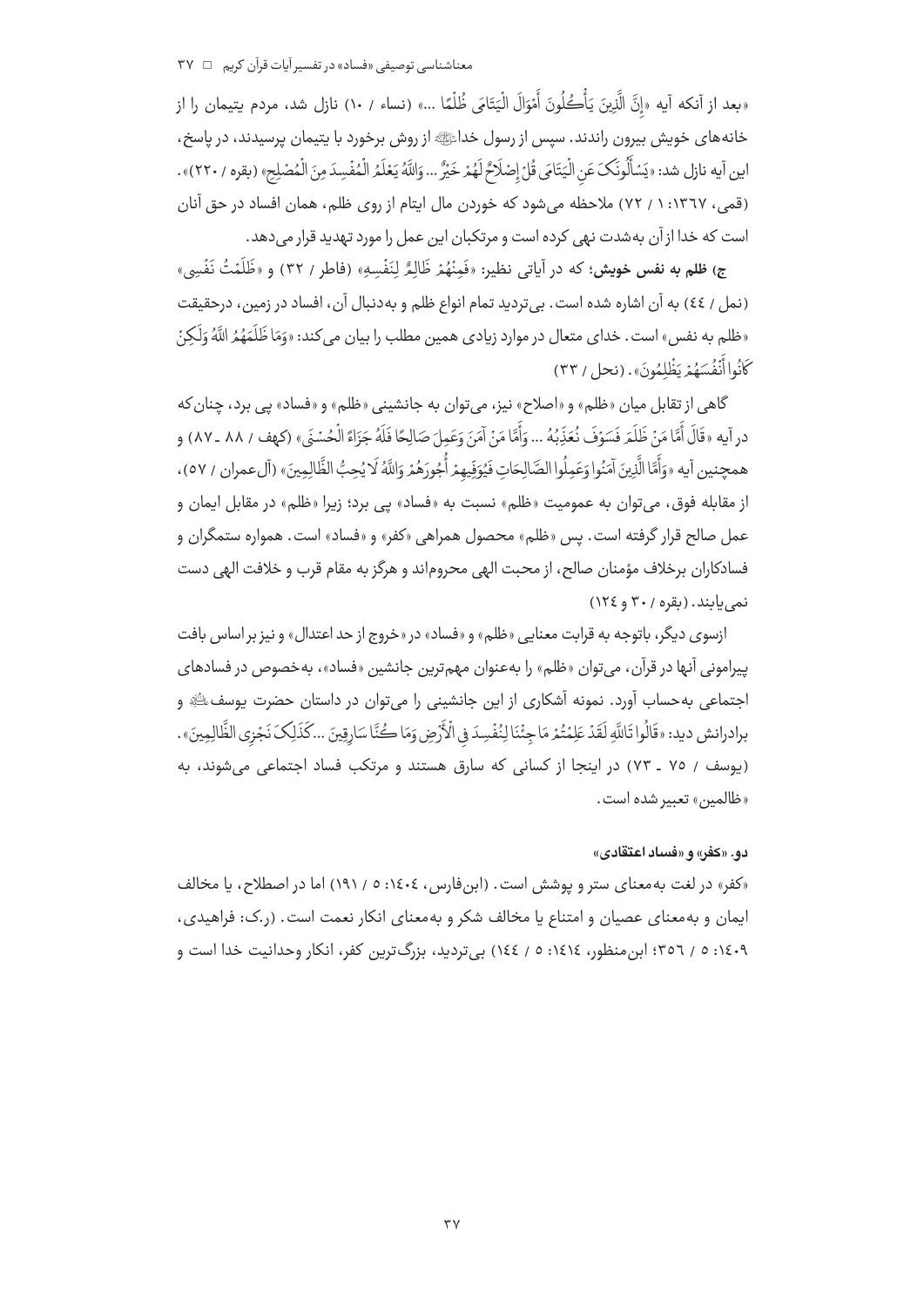واژه کافر در مورد کسی به کار میرود که یگانگی خدا یا نبوت و دین، یا هر سه را انکار می کند، به گونهای که عملکردش در شریعت و دین ایجاد اخلال کند و الزامات شکرگزاری خدا را ترک نماید. (راغب اصفهانی، ۱٤١٢: ٧١٥)

واژه «کفر» یکی از مهم ترین کلمات کلیدی قرآن است که با همه ترکیباتش بیش از ٥٠٠ بار در قرآن بهکار رفته است. این ماده از بیشترین رابطه همنشینی با یرکاربردترین همنشینهای «فساد»؛ یعنی«صلاح» و «لایحب» برخوردار است. بیتردید اصل و بنای زندگی بر پایه ایمان است. آنچه را که خدا نیز برای انسان می پسندد و میآراید، همین مقام ایمان است. درحالی که کفر، فسق و عصیان را نایسند می شمارد. (حجرات / ۷) از این رو برخلاف مؤمنان که عمل صالحشان موجب بهرهمندی ایشان از فضل الهی می شود، کافران پیوسته مغضوب درگاه حق هستند و نتیجه کفرشان به خودشان برمي گردد. (روم / ٤٥ ـ ٤٤) بنابراين مؤمنان هرگز نبايد با كافران معاشرت نمايند و تحت ولايت آنان قرار گیرند؛ زیرا کافران از این فرصت برای ایجاد تفرقه و فتنه در میان مسلمانان استفاده می کنند که نتيجه آن، ظهور فسادي عظيم در جامعه است. (انفال / ٧٣) شدت برخورد قرآن با فساد عقيده از این رو است که اعتقاد نادرست زمینه خلق بد و آن نیز زمینه عمل بد را فراهم می کند. پس اساس کار، همان اعتقاد است؛ چون همه گناهان از کفر است، همان گونه که همه خیرات ناشی از ایمان است. (جوادیآملی، ۱۳۹۰: ۲ / ۵٦۷) نمونه این افساد در زمین، سد کردن راه خدا بر مردم توسط کفار و جلوگيري از تشكيل مجتمعي مؤمن و صالح است: «الَّذِينَ كَفَرُوا وَصَدُّوا عَنْ سَبِيلِ اللَّهِ زِدْنَاهُمْ عَذَابًا فَوْقَ الْعَذَابِ بِمَا كَانُوا يُفْسِدُونَ». (نحل / ٨٨) اطلاق افساد بر عمل كفرآميز كافران، بهروشني مؤيد جانشینی «کفر» با «فساد» است. از سوی دیگر، در چندین آیه از قرآن نیز افرادی که به خدا و معارف الهي ايمان ندارند با صفت مفسدين توصيف شدهاند: «... مِنْهُمْ مَنْ لَا يُؤْمِنُ بِهِ وَرَبُّكَ أَعْلَمُ بِالْمُفْسِدِينَ» (يونس / ٤٠)؛ «... وَمَا مِنْ إِلَهٍ إِلَّا اللَّهُ وَ... إِنْ تَوَلَّوْا فَإِنَّ اللَّهَ عَلِيمٌ بِالْمُفْسِدِينَ». (آلءمران / ٦٣ ـ ٦٢) اينها همگی بیانگر جانشین بودن «کفر» برای «فساد» است.

لازم به ذکر است که «الله» عالیترین کلمه کانونی در دستگاه قرآنی است و جهانبینی قرآن خدامرکزی است. در این دستگاه تصوری، خدا از بالا بر کل دستگاه فرمانروایی دارد و بر ساخت معناشناختی همه کلمات کلیدی تأثیر عمیقی میگذارد. (ایزوتسو، ۱۳۸۸: ۱۱۹) بنابر این لفظ جلاله «الله» در تحلیل معناشناختی «فساد» نیز تأثیر ویژهای دارد، چنان که «کفر» بهمعنای انکار نقش خدا در نظم عالم، خود بزرگ تربین نوع «فساد» یعنی فساد اعتقادی است. افزون بر آن، کفر سرمنشأ تمام انواع رذایل و مفاسد است؛ زیرا عدم ایمان به ناظم حقیقی عالم، موجب نادیده گرفتن دستورات و آیات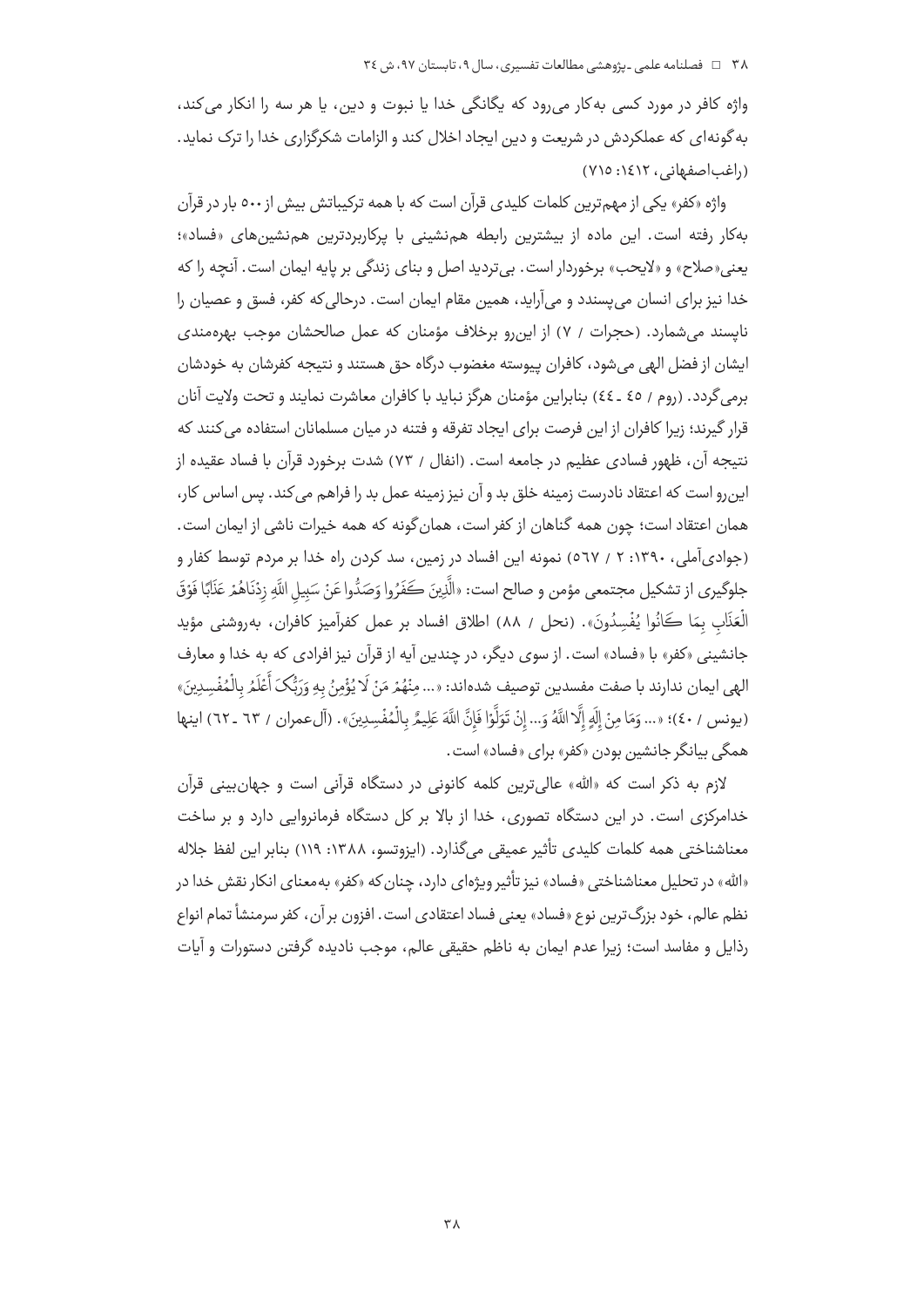نظام مند و در نهایت ایجاد فساد، اختلال و بی نظمی در جهان می شود. از مصادیق بارز آن، کفران .<br>موهبت های الهی است که با عدم یادآوری و شکرگزاری، همچنین استفاده نابه جا از آنها همراه اس*ت* .<br>که خود باعث اخلال در نظم آفرینش می شود. خدای متعال نیز چندین بار در قرآن، صاحبان این اوصاف را مفسد ميiامد: «... وَاذْكُرُوا إِذْ كُنْتُمْ قَلِيلًا فَكَثّْرَكُمْ وَانْظُرُوا كَيْفَ كَانَ عَاقِبَةُ الْمُفْسِدِينَ» (اعراف / ٨٦)؛ «... فَاذْكُرُوا أَلَاءَ اللَّهِ وَلَا تَعْثَوْا فِي الْأَرْضِ مُفْسِدِينَ» . (اعراف / ٧٤)

### سه. «سيئة» و مفاسد اخلاقى

معنای اصلی «سوء» کراهت (عسکری، ۱٤۰۰: ۱۹۳) و قبح است. (ابنفارس، ١٤٠٤: ٣ / ١١٣) «السَّيئَة» نيز نقطه مقابل حسنة (راغباصفهاني، ١٤١٢: ٤٤١) و بهمعناي عمل زشت و خطا است. (ابن منظور، ١٤١٤: ١ / ٩٧) اين تقابل در قرآن به وفور مشاهده مىشود: «مَنْ جَاءَ بِالْحَسَنَةِ فَلَهُ عَشْرُ أَمْثَالِهَا وَمَنْ جَاءَ بِالسَّيِّئَةِ فَلَا يُجْزَى إِلَّا مِثْلَهَا». (انعام / ١٦٠)

ماده «سوء» با تمام تركيبات آن بيش از ١٦٠ بار در قرآن بهكار رفته است. در اين ميان بيشترين هم نشيني تقابلي را ابتدا با ماده «حسن» و سيس با «صلاح» برقرار نموده است. تضاد ميان «سيئة» و «صلاح» بهخاطر این است که اینها هرگز قابل جمع با یکدیگر نیستند، زیرا سیئة به علت عدم برخورداری از حُسن در ذاتش، دارای نقص و اختلال است و گونهای از فساد بهشمار میرود. (مصطفوي، ١٤١٦: ٦ / ٢٦٧) از اينرو هرگاه گفته ميشود: «سوّ و لا تُسَوِّي ء» بهمعناي امر به اصلاح و نهی از ایجاد فساد است. (زمخشری، ۱۹۷۹: ۳۱۲) از جمله شواهد قرآنی برای این تقابل، این آیه است: «مَنْ عَمِلَ صَالِحًا فَلِنَفْسِهِ وَمَنْ أَسَاءَ فَعَلَيْهَا». (فصلت / ٤٦) به اين ترتيب در آيه «ثُمَّ كَانَ عَاقِبَةَ الَّذِينَ أَسَاءُوا السُّوأَى» (روم / ١٠) مراد از ريشه «أساءَة»، ايجاد فساد كردن و عدم ساماندهى است. (حسینی;بیدی، ١٤١٤: ١ / ١٧٦) از جمله مواردی که «سَوء» بهمعنای فساد بهکار رفته، آیه «الظَّانِّینَ بِاللَّهِ ظَنَّ السَّوْءِ عَلَيْهِمْ دَائِرَةُ السَّوْءِ» (فتح / ٦) است. در اينجا مراد از «ظنَّ السَوء»، گمان و توهم فاسد مشرکان است، مبنی بر اینکه پیامبرﷺ هرگز به مکه باز نخواهد گشت. (طبرسی، ۱۳۷۲: ۹ / ۱۷۱) مقصود از «دائِرَةُ السَّوْءِ» نيز فساد و هلاكتي است كه بر آنان واقع مي شود. (ابن منظور، ١٤١٤: ١ / ٩٨) این چنین است که نیکان که هر نوع بدی را از خود دور می *ک*نند، عاقبت از منزلگاه نیکو بهرهمند می گردند. (رعد / ۲۲) اما در مقابل، مفسدانی که از انواع فساد دریغ نمی کنند، مورد لعن و عذاب الهی قرار می گیرند. (رعد / ۲٥)

ماده «فساد» و مشتقات آن، دارای مفهوم بسیار جامعی در قرآن است که میتواند بر همه انواع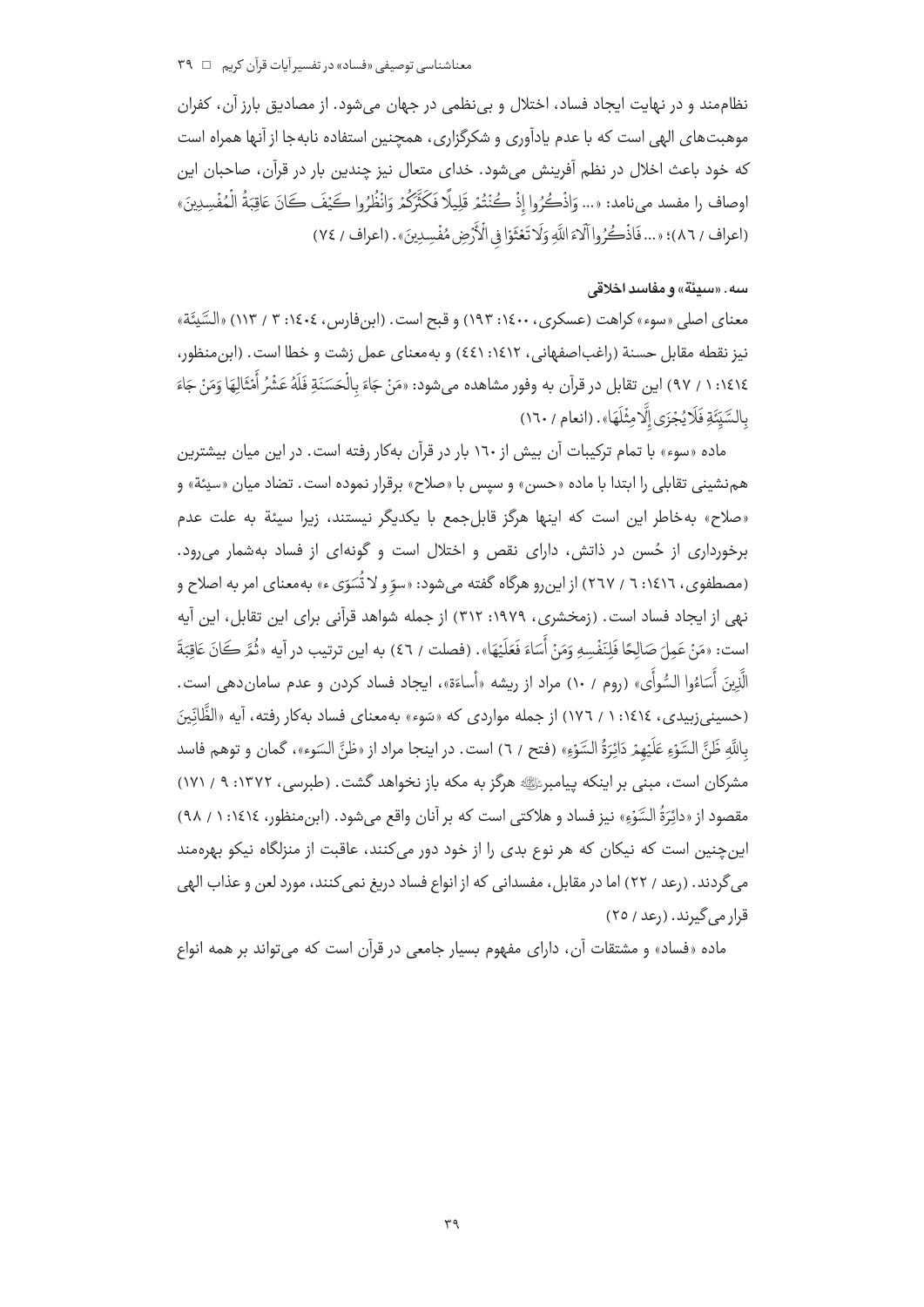بدی ها و شرور دلالت داشته باشد. این امر از بررسی نحوه عملکرد این واژه در بافت های غیردینی به خوبي روشن مي شود. (ايزوتسو، ١٣٧٨: ٤٣١) با توجه به توضيحات فوق، «سيئة»؛ يعني عمل زشت و شرارتانگیز بهنوعی میتواند جایگزین «فساد» شود؛ زیرا باطن هر عمل فاسدی آکنده از شرارت و يليدي است . اين جانشيني در حوزه مفاسد اخلاقي نمايان تر است ، چنان كه حضرت لوط ﷺ قومش كه گرفتار عمل غيراخلاقي بودند، «قوم المفسدين» خطاب نمود. (عنكبوت / ٣٠ \_٢٧)

در نتیجه بر اساس یافتههای تحقیق، میتوان نمودار حوزه معنایی «فساد» در قرآن کریم را بر اساس روابط معنایی و بینامتنی مطابق شکل ترسیم نمود.

### نتيجه

با روش «معناشناسی توصیفی» و بر اساس روابط هم نشینی، جانشینی و سیاق، می توان حوزه معنایی «فساد» در قرآن را مورد تحلیل و توصیف قرار داد. به این ترتیب، پرکاربردترین واژههای همنشین «فساد»، به ترتيب شامل «الأرض»، «صلاح»، «لايحب» و «عاقبة» مي شود. ميزان بالاي هم نشيني «في الأرض» با «فساد» بيانگر اهتمام ويژه قرآن نسبت به فساد اجتماعي است. بهخصوص چندين بار هم نشيني كلمات «لاتعثوا» و «سعي» با مفاهيم «فساد» و «الأرض» بر شدت نشر فساد در محيط اجتماعی تأکید دارد. همچنین میزان و نحوه هم;نشینی «فساد» با «صلاح» نشان میٍ دهد که از دیدگاه قرآن، اساس زندگی بشر بر نظم، اصلاح و رفع نابسامانی ها بنا شده است. خدای متعال نیز پیوسته از صالحان حمایت کرده و امور آنان را سامان می بخشد. درمقابل، نسبت به مفسدان اظهار نفرت و غضب نموده و دیگران را از گرفتاری در عاقبت ذلت بار آنان بهشدت نهی می کند.

از طرفی در محور جانشینی، پربسامدترین جانشینهای «فساد» از نظر میزان ارتباط، بهترتیب عبارت است از: «ظلم»، «كفر» و «سيئة». در اين موارد، انطباق كامل با واژه «فساد» مدنظر نيست، بلكه این ارتباط و جایابی با درنظر گرفتن نقاط اشتراک و افتراق هر کدام از آنها با «فساد» حاصل می شود، چنان که هر فسادی درواقع با خروج از حد اعتدال یا کوتاهی در احقاق حق همراه است. مفهوم «فساد» نيز مانند «ظلم»، داراي سلسله مراتبي است، چنان كه «فساد» بيشتر با تكذيب آيات و مظاهر حقانيت الهي (يعني ظلم به خدا) آغاز مي شود، سيس فرد مفسد آن چنان دچار خودبيني مي شود كه براي تأمین منافع شخصی از قوانین الهی و بشری تجاوز میکند، از این رو با بهرهبرداری بی رویه از مواهب مشترک الهي، موجب تضييع حقوق ساير موجودات مي شود (يعني ظلم به مخلوقات)، در ادامه چنان در باتلاق فساد و تباهی فرو می رود که سرانجام در عذاب قهر الهی گرفتار می شود (یعنی ظلم به نفس)،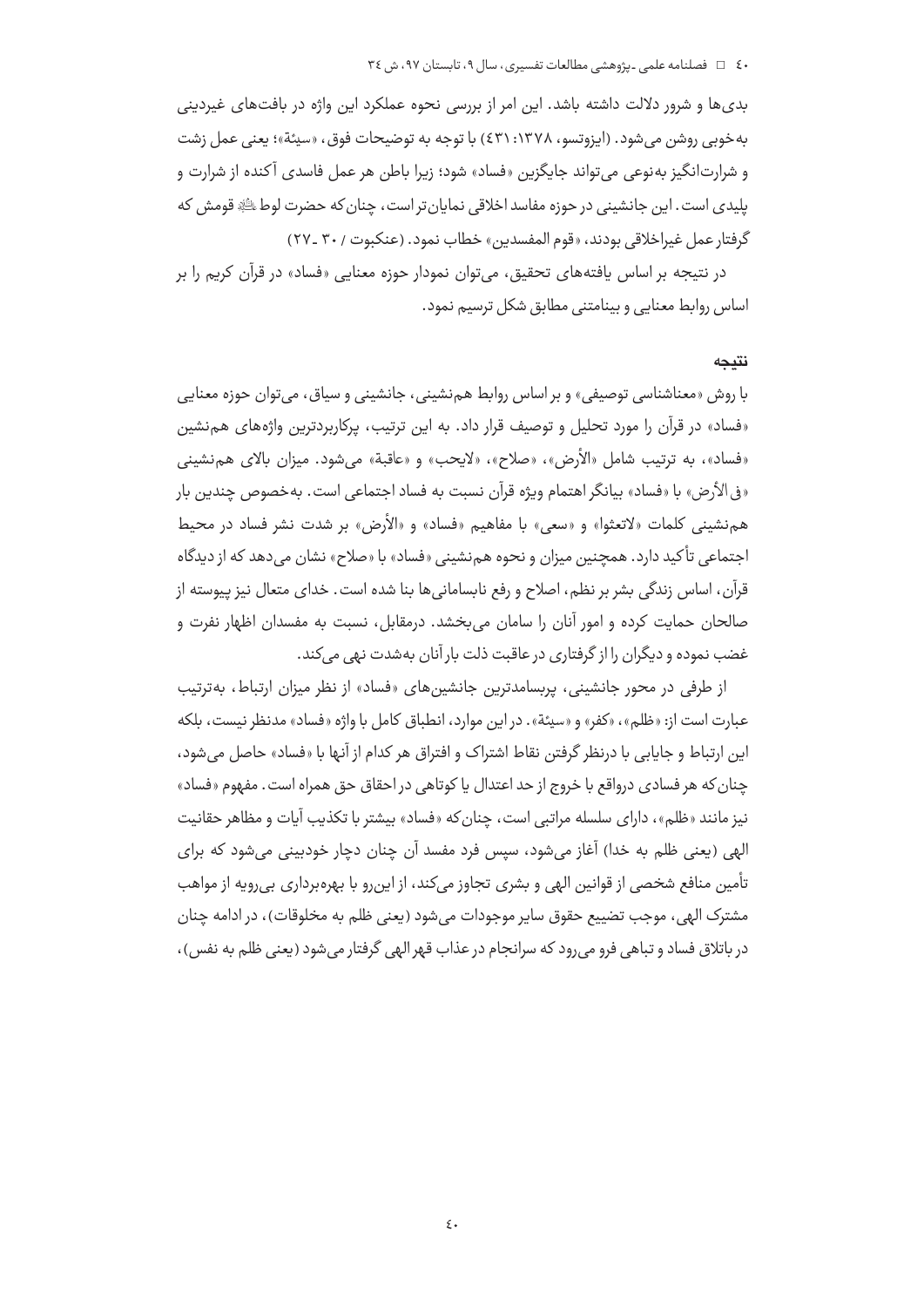بنابراین «کفر» نیز به مثابه فساد اعتقادی، سرچشمه تمام مفاسد است. بیتردید باطن تمام مفاسد، متشکل از «سیئة» و آلودگی در حال گسترش است .

منابع و مآخذ الف) كتابها *ـقرآن کری*م، ترجمه محمدمهدی فولادوند، ۱۳۷۳، تهران، دار القرآن الکریم. ۔ابن عاشور، محمدطاهر، بي تا، *التحرير و التنوي*ر، بي جا، بي نا. ـابن عباد ، اسماعيل ، ١٤١٤ ق ، *المحيط في اللغة* ، بيروت ، عالم الكتاب . ـابنفارس، احمد، ١٤٠٤ ق، مع*جم مقاييس اللغة* ، قم ، مكتب الاعلام الاسلامي . ۔ابنمنظور، محمد بن مکرم، ١٤١٤ ق، *لسان العرب*، بیروت، دار صادر. ـامینی ، فریده ، ۱۳۹۲، م*عناشناسی «امام» در قرآن کری*م، پایاننامه کارشناسی ارشد ، تهران ، دانشگاه الزهراء ﷺ . ـایزوتسو، توشی هیکو، ۱۳۸۸، *خدا وانسان در قرآن*، ترجمه احمد آرام، تهران، شرکت سهامی انتشار. ـ ـــــــــــــ ، ١٣٧٨، م*فاهيم اخلاقي ـ ديني در قرآن* (ويراسته جديد، با اضافات و اصطلاحات)، ترجمه فریدون بدرهای، تهران، فروزان روز. ـ بيضاوي، عبدالله بن عمر، ١٤١٨ ق، *أنوار التنزيل وأسرار التأويل*، بيروت، دار إحياء التراث العربي . ـ جوادي آملي ، عبدالله ، ١٣٩٠، *تسنيم؛ تفسير قرآن کري*م، تحقيق حسين شفيعي و محمد فراهاني ، قم ، اسراء . ـ حسيني زبيدي ، محمد مرتضي ، ١٤١٤ ق ، *تاج العروس من جواهر القاموس* ، بيروت ، دار الفكر . ـ خوانین زاده ، محمدعلی ، ۱۳۹۰، م*عناشناسی اسماء الحسنی در قرآن کری*م، تهران ، دانشگاه امام صادق ﷺ. ـراغب اصفهاني ، حسين بن محمد ، ١٤١٢ ق ، م*فردات الفاظ القرآن* ، بيروت و دمشق ، دار القلم و الدار الشاميه . ـ زمخشری ، محمود بن عمر ، ۱۹۷۹ م ، *اساس البلاغة* ، بیروت ، دار صادر . ۔صفوی، کورش، ۱۳۸۷، *درآمد<u>ی</u> بر*م*عناشناسی*، تهران، سورہ مهر. ـ طباطبايي ، سيد محمدحسين ، ١٤١٧ ق ، *الميزان في تفسير القرآن* ، قم ، دفتر انتشارات اسلامي . ـ طبرسي ، فضل بن حسن ، ١٣٧٢ ، م*جمع البيان لعلوم القرآن*، تهران ، ناصر خسرو . ـ طريحي ، فخرالدين ، ١٣٧٥، م*جمع البحرين*، تهران ، مرتضوي . ـ عبدالباقي ، محمدفؤاد ، ١٣٦٤ ق ، *المعجم المفهرس لألفاظ القرآن الكري*م ، بيروت ، دار الفكر . ـعسكري، حسن بن عبدالله، ١٤٠٠ ق، *الفروق في اللغة*، بيروت، دار الآفاق الجديدة. ـ فراهي*د*ي، خليل بن احمد، ١٤٠٩ ق، *كتاب العين*، قم، هجرت. ـ فيومي ، احمد بن محمد ، ١٤١٤ ق ، *المصباح المني*ر ، قم ، دار الهجرة .